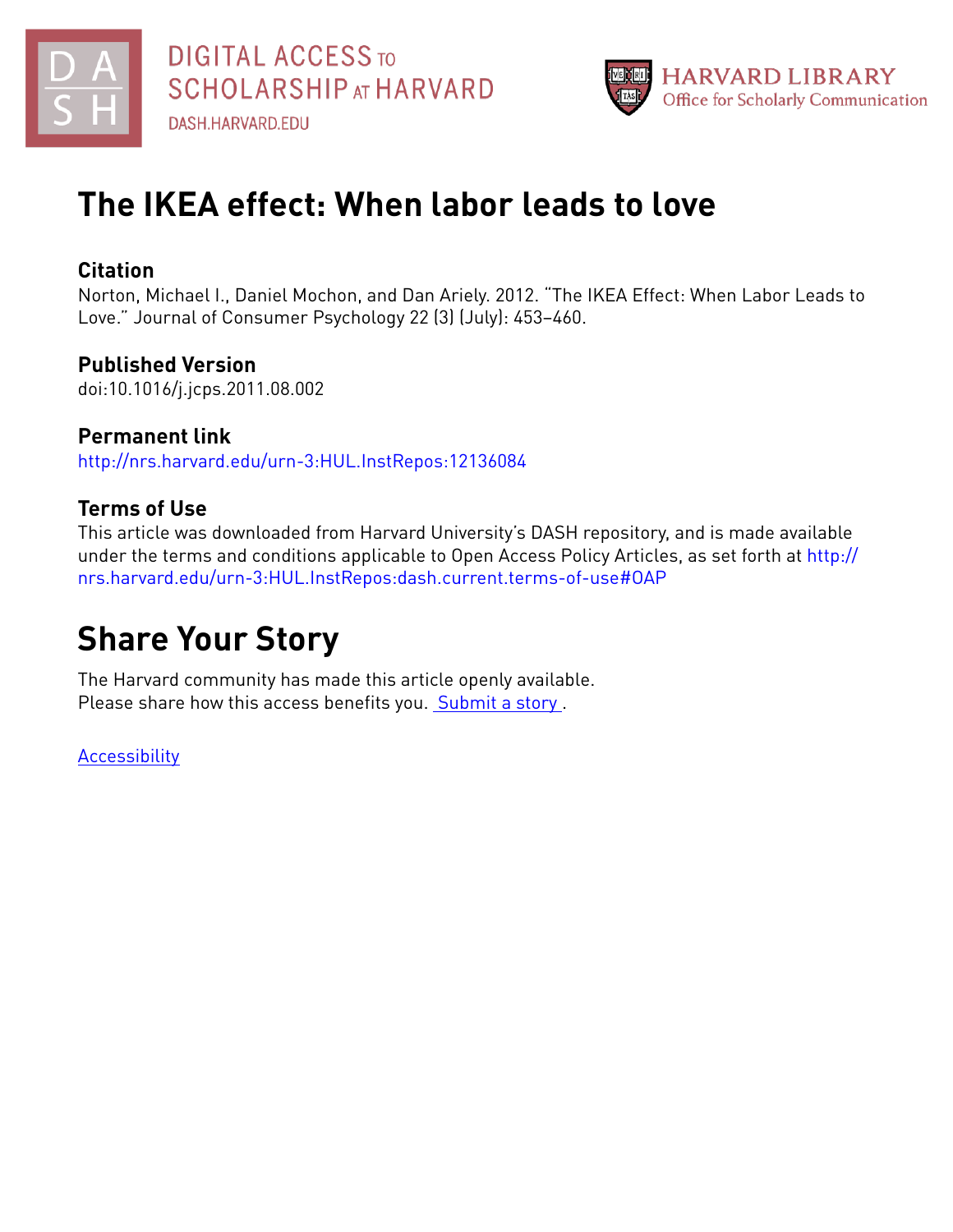The IKEA Effect: When Labor Leads to Love

Michael I. Norton a,\*

Daniel Mochon<sup>b</sup>

Dan Ariely<sup>c</sup>

*a Harvard Business School, Soldiers Field Road, Boston, MA, 02163*

*b Rady School of Management, UCSD, 9500 Gilman Drive #0553, La Jolla, CA, 92093*

*c Duke University, 1 Towerview Drive, Durham, NC, 27708*

\*Corresponding Author. Phone + 1 617 496 4593. Fax + 1 617 496 5853.

*Email addresses:* mnorton@hbs.edu (M. Norton), dmochon@ucsd.edu (D. Mochon),

dandan@duke.edu (D. Ariely).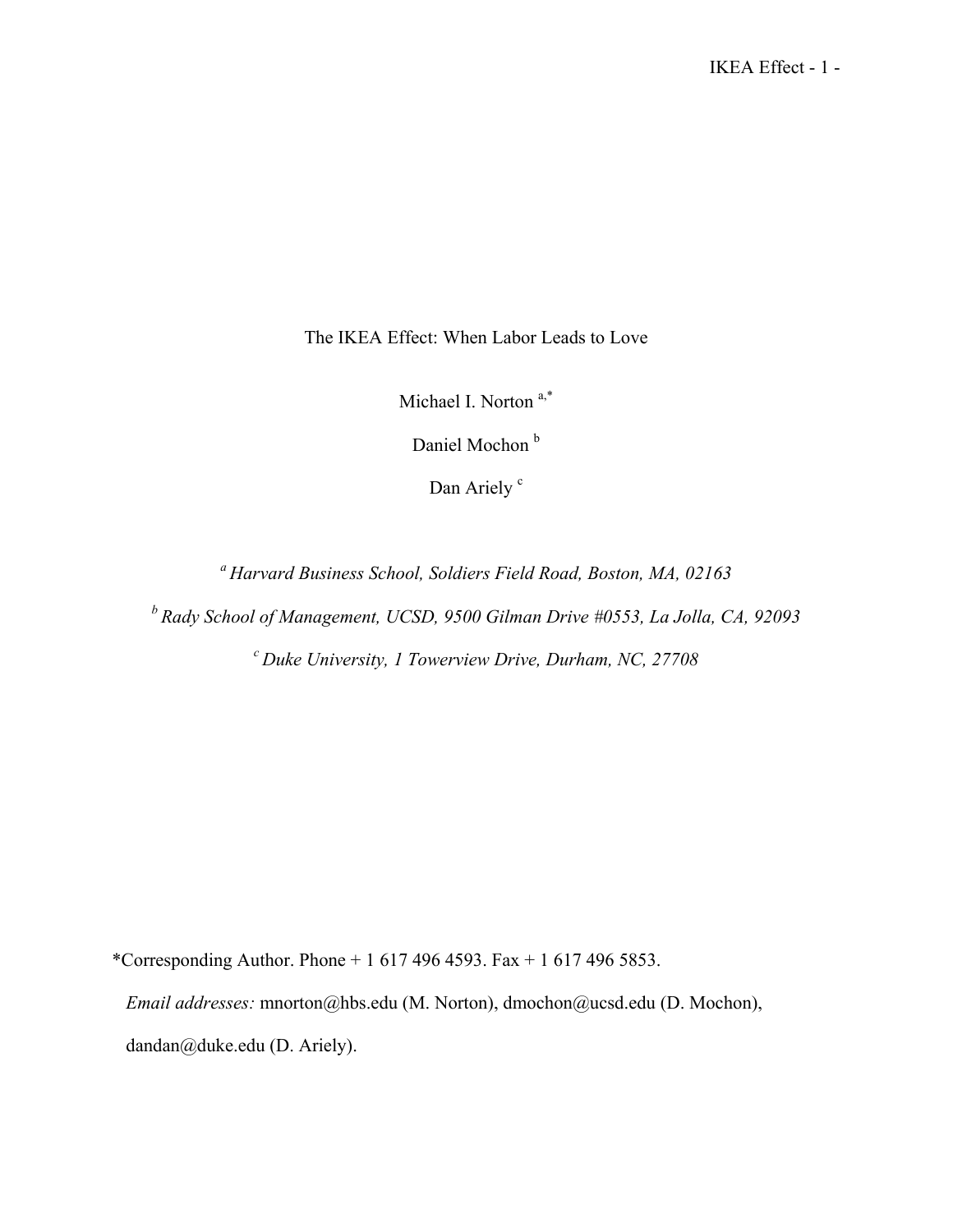IKEA Effect - 2 -

#### **Abstract**

In four studies in which consumers assembled IKEA boxes, folded origami, and built sets of Legos, we demonstrate and investigate boundary conditions for the IKEA effect – the increase in valuation of self-made products. Participants saw their amateurish creations as similar in value to experts' creations, and expected others to share their opinions. We show that labor leads to love only when labor results in successful completion of tasks; when participants built and then destroyed their creations, or failed to complete them, the IKEA effect dissipated. Finally, we show that labor increases valuation for both "do-it-yourselfers" and novices.

Keywords: Effort, Labor, Co-Creation, Customization, Dissonance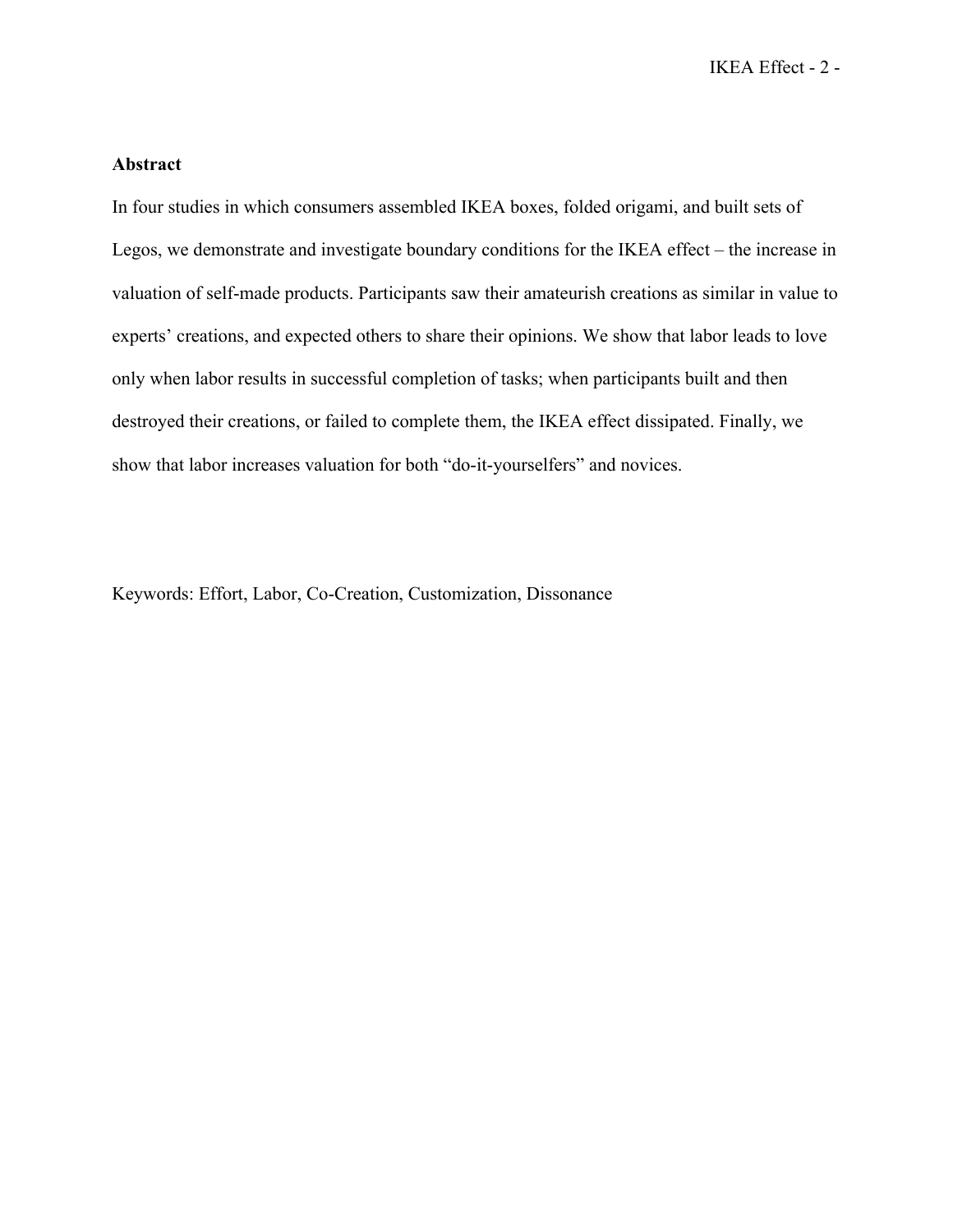IKEA Effect - 3 -

When instant cake mixes were introduced in the 1950's as part of a broader trend to simplify the life of the American housewife by minimizing manual labor, housewives were initially resistant: the mixes made cooking *too* easy, making their labor and skill seem undervalued. As a result, manufacturers changed the recipe to require adding an egg; while there are likely several reasons why this change led to greater subsequent adoption, infusing the task with labor appeared to be a crucial ingredient (Shapiro, 2004). Similarly, Build-a-Bear offers people the "opportunity" to construct their own teddy bears, charging customers a premium even as they foist assembly costs onto them, while farmers offer "haycations," in which consumers pay to harvest the food they eat during their stay on a farm; again, while such activities likely serve multiple motivations (Leonard, Belk, & Scammon, 2003), the notion that labor can *increase* people's willingness to pay is an underlying theme.

One view of the impact of labor on valuation suggests that asking customers to assume production costs should result in reduced willingness to pay once customers subtract the value of their labor from the overall cost of the product; the above examples instead suggest that when people imbue products with their own labor, their effort can increase their valuation. And while some labor is enjoyable (building a bear with one's nephew) and some labor allows for product customization (building a bear with one's alma mater's logo) – both of which might increase valuation – we suggest that labor alone can be sufficient to induce greater liking for the fruits of one's labor: even constructing a standardized bureau, an arduous, solitary task, can lead people to overvalue their (often poorly constructed) creations. We call this phenomenon the "IKEA effect," in honor of the Swedish manufacturer whose products typically arrive with some assembly required.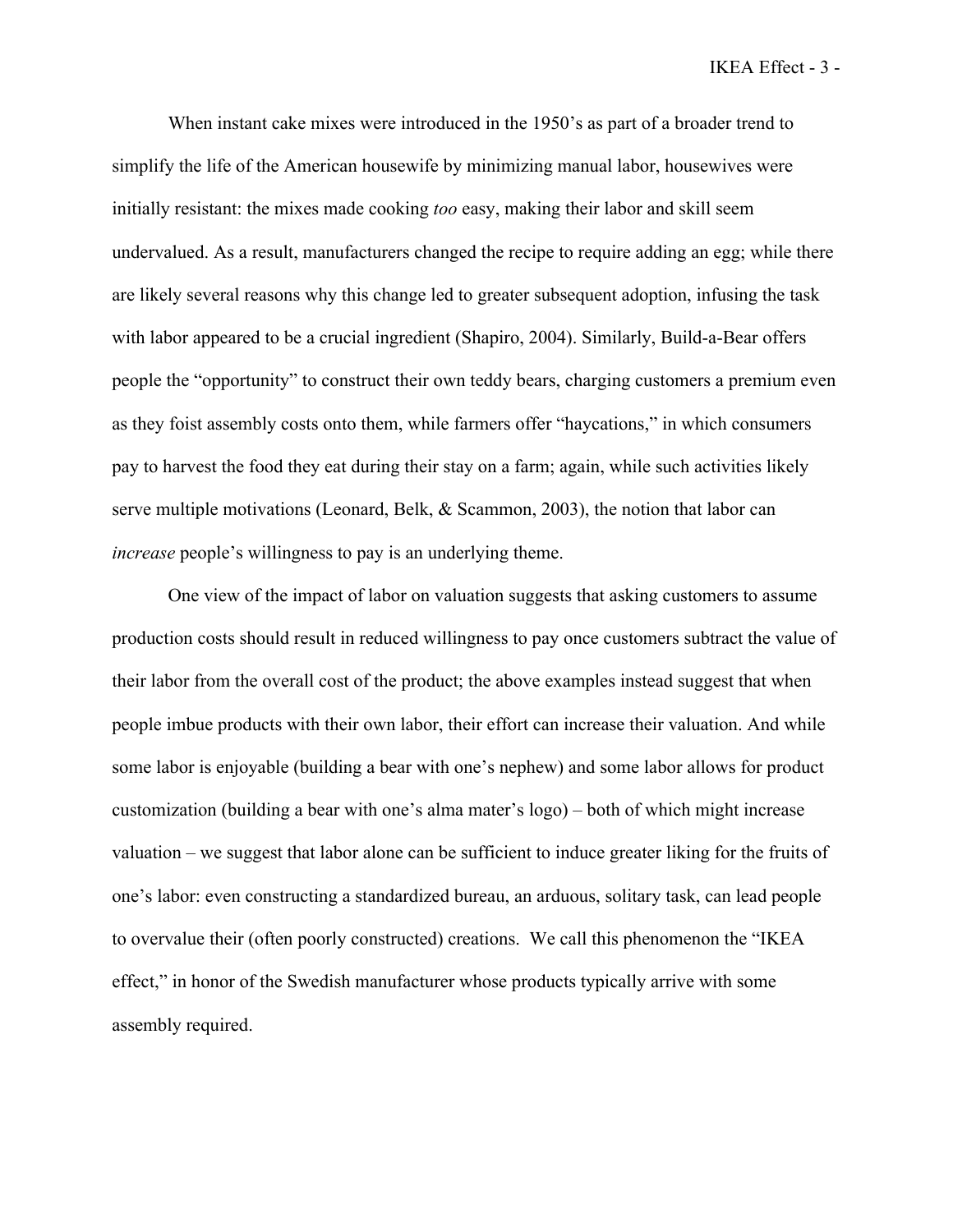IKEA Effect - 4 -

In the studies presented below, we have two primary aims. We first document and explore the magnitude of the IKEA effect: the increased valuation that people have for selfassembled products compared to objectively similar products which they did not assemble. We then test our effort justification account for the IKEA effect, exploring whether exerting effort is enough to increase valuation or whether completion of a project is necessary for the effect to emerge.

#### **Labor and Love**

Why might people come to overvalue the fruits of their labor? One hint as to this relationship comes from research which demonstrates that, although people rate their jobs as among their least pleasurable activities, they also rate them as among their most rewarding (M. P. White & Dolan, 2009). This ironic link – between the arduous, unpleasant nature of tasks and their simultaneously rewarding properties – has received extensive attention by researchers exploring "effort justification." This research has demonstrated that the more effort people put into some pursuit, the more they come to value it (Festinger, 1957), in domains as varied as psychotherapy (Axsom & Cooper, 1985) to brainwashing (Schein, 1956). The link exists for non-humans as well, with rats and starlings preferring sources of food which require effort to obtain (Kacelnik & Marsh, 2002; Lawrence & Festinger, 1962). Labor leading to value thus appears to be a very basic process, and an effort justification account predicts that effort and valuation increase in lockstep.

We suggest that the psychological process by which labor leads to love requires consideration of an additional crucial factor: the extent to which one's labor is successful. Indeed, in Aronson and Mills' (1959) classic experiment on effort justification – in which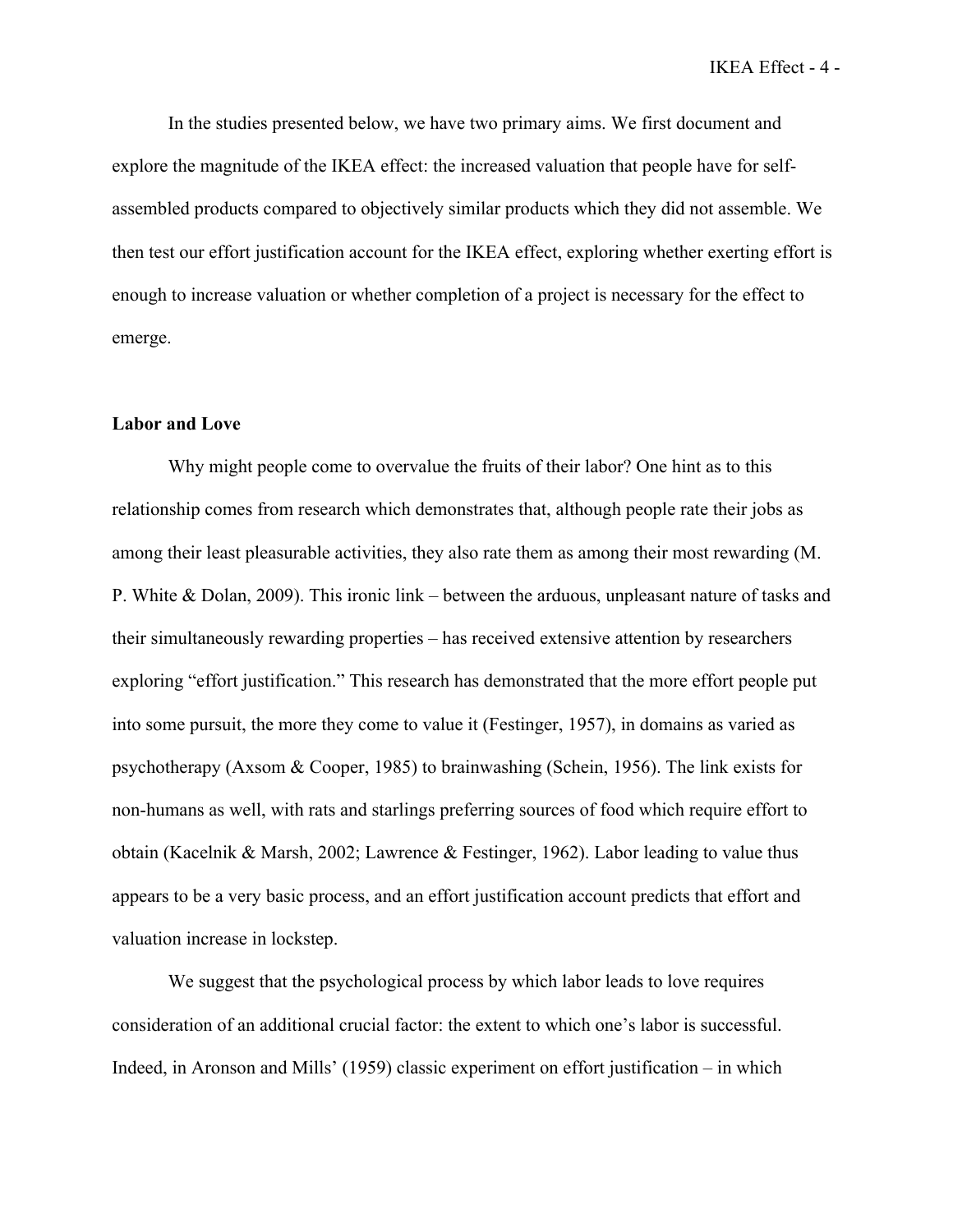women were forced to undergo either no initiation, a mild initiation, or a severe initiation before joining a discussion group – all participants were allowed to successfully join the group, such that the study compared how much those who had undertaken different levels of effort subsequently liked the group they had been allowed to join. Thus the factor that we suggest is crucial for the emergence of the IKEA effect – successful completion of labor – is not varied in this classic experiment nor in follow-up experiments (e.g. Gerard & Mathewson, 1966).

We base our prediction that the success of one's labor is crucial for the IKEA effect to emerge on a large body of literature which demonstrates a fundamental human need for effectance – an ability to successfully produce desired outcomes in one's environment; one means by which people accomplish this goal is by affecting and controlling objects and possessions (Ahuvia, 2005; Belk, 1988; Dittmar, 1992; Furby, 1991). While the desire to assert control over objects *can* be fulfilled by destroying them, Bandura's (1977) seminal work on selfefficacy specifically points to successful completion of tasks as one crucial means by which people can meet their goal to feel competent and in control (see also R. W. White, 1959). Indeed, just as completing tasks has a positive psychological impact, failing to complete tasks has adverse consequences. People ruminate more on tasks that they failed to complete, leading to negative affect and regret (Savitsky, Medvec, & Gilovich, 1997; Zeigarnik, 1935).

Thus our account suggests that it is particularly when people successfully complete a labor-intensive task that they come to value the fruits of that labor – the products they have created. We manipulate the success of labor in several ways to test our model – of theoretical interest to our understanding of the link between effort and liking, but also of practical interest to marketers considering engaging consumers in co-production – exploring when and why labor leads to love.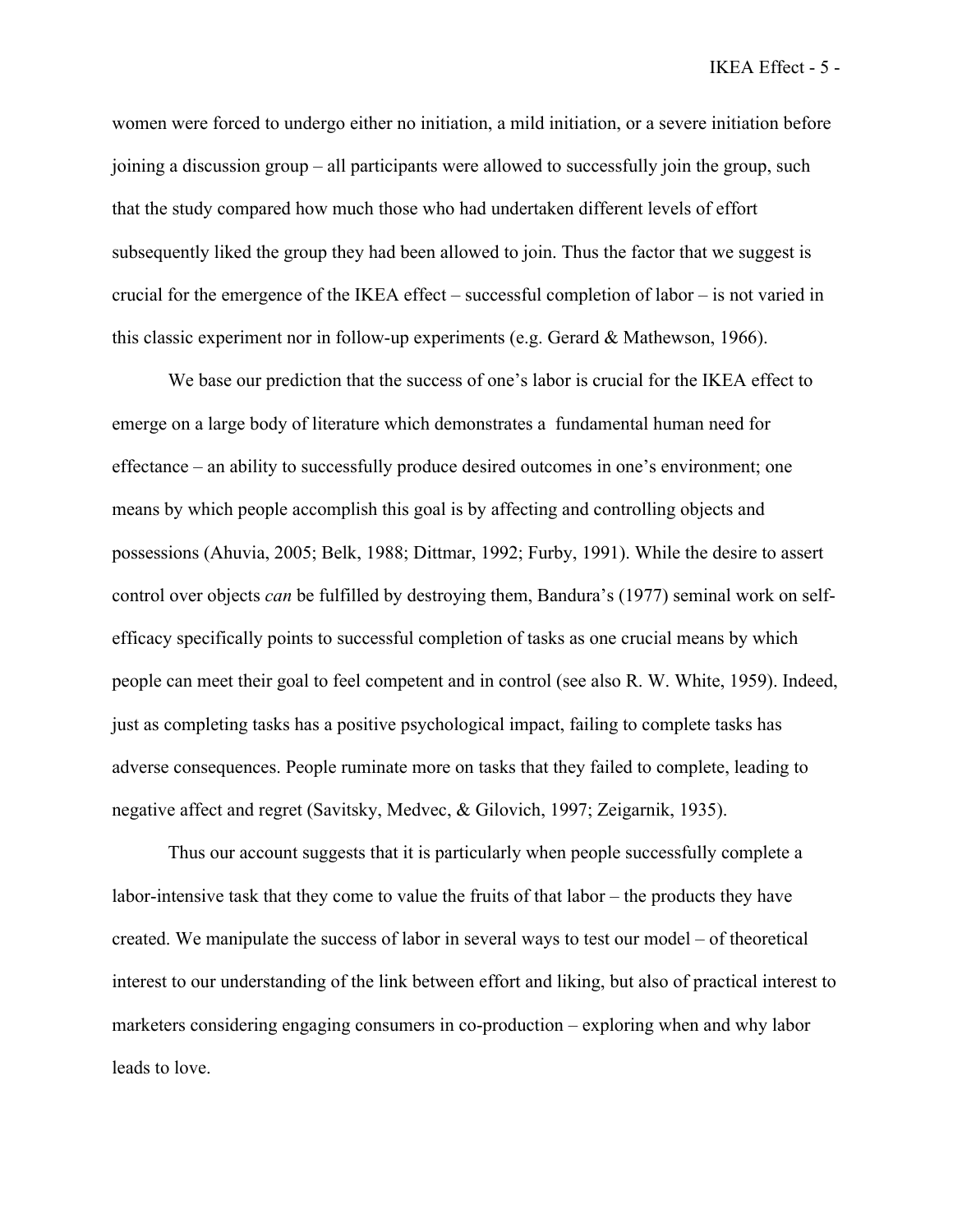IKEA Effect - 6 -

#### **Overview of the Experiments**

In the studies that follow, we demonstrate the IKEA effect by encouraging consumers to exert effort in the production of three different products: building IKEA boxes, folding origami, and constructing sets of Legos. Experiment 1A demonstrates the basic effect, showing that participants who assemble utilitarian products value them more highly than identical preassembled products. In Experiment 1B, we replicate this effect with more hedonic products, and compare participants' estimates of the value of their origami creations to other's estimates of their value, to benchmark the increased value consumers lend to their self-made creations. In both Experiments 2 and 3, we show that effort without completion – either by assembling and then disassembling a product, or failing to complete the assembly process – does not increase valuation.

#### **Experiment 1A**

In this first experiment, we establish the IKEA effect – consumers' increased valuation for goods they have assembled when compared to objectively similar goods not produced by the self – by comparing participants' willingness-to-pay and liking for utilitarian products they had assembled themselves to identical pre-assembled products.

We used a standardized, utilitarian product in Experiment  $1A - IKEA$  boxes – in order to differentiate our findings from two related literatures. First, firms' increasing tendency to allow consumers to customize their products, particularly through internet channels (Pine, 1993; Wind & Mahajan, 1997), is effective in part because consumers are willing to pay a premium for products that they have customized to their idiosyncratic preferences (Franke & Piller, 2004;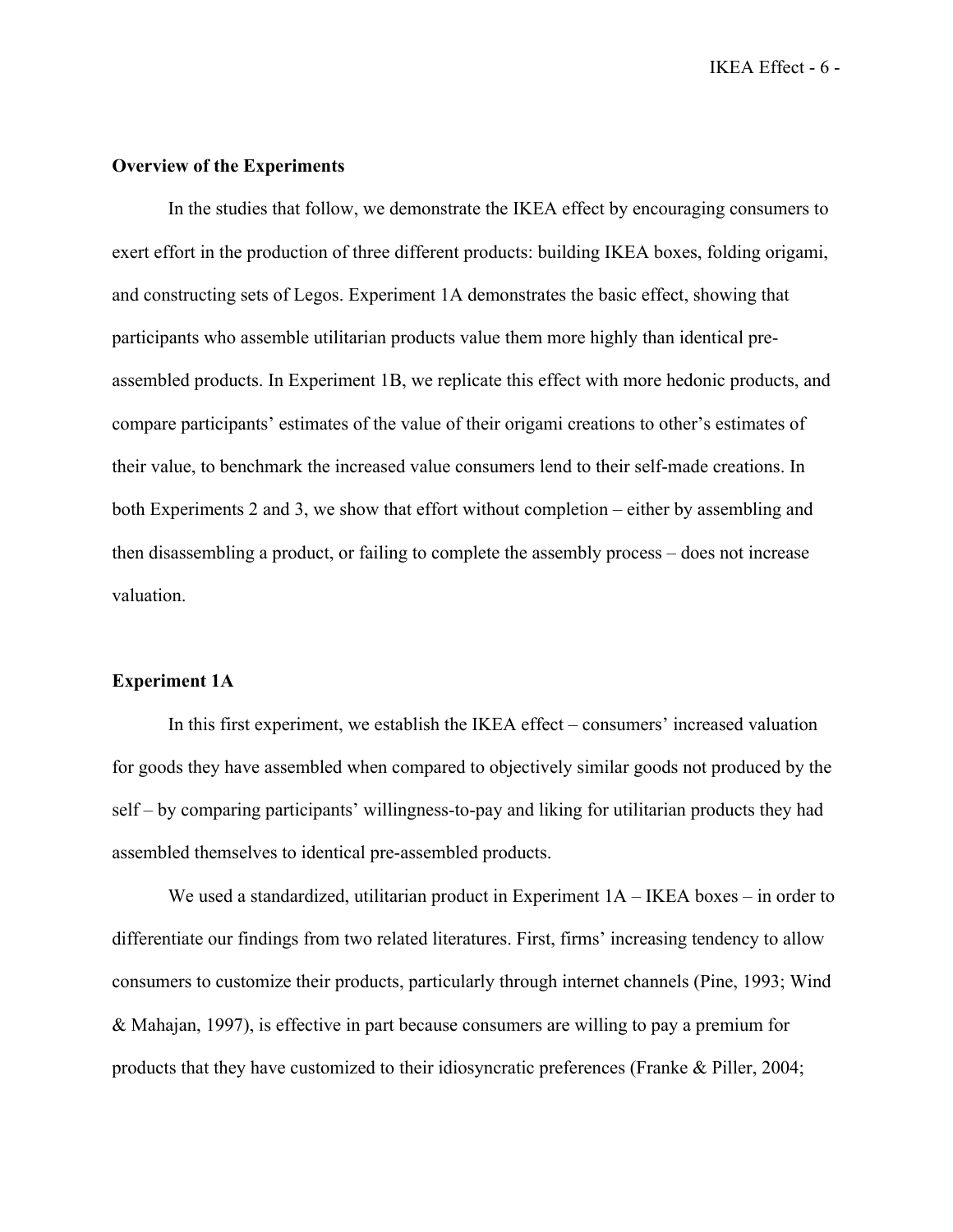IKEA Effect - 7 -

Schreier, 2006); with standardized IKEA boxes, however, no opportunity for customization exists, suggesting that any increase in valuation due to labor we observe is likely not due to customization. Second, some research suggests that consumers value their self-designed products more than those designed by others over and above the value derived from matching their preferences (Franke, Schreier, & Kaiser, 2010); these studies, however, use products that are hedonic and intended for public display such as t-shirts, wristwatches, and cell-phone covers – such that the value likely derives in part from the opportunity to show off one's products to others. We use mundane, utilitarian products that are intended for private consumption to demonstrate that labor can lead to valuation even in the absence of additional sources of value.

#### *Method*

Participants ( $N = 52$ ; 20 male,  $M_{\text{age}} = 19.9$ ,  $SD = 1.4$ ) at a university in the southeastern United States were paid \$5. We randomly assigned some participants – our builders – to assemble a plain black IKEA storage box. These participants were given an unassembled box with the assembly instructions included with the product. Other participants – our non-builders – were given a fully assembled box and were given the opportunity to inspect it.

After the initial stage – either building or inspecting the box – we solicited participants' reservation price by asking them to make a bid on the box. We told them that at the end of the experiment, we would draw a random price (from an unknown distribution); if their WTP was equal to or above that price, they would pay us that amount and take the box, while if their bid was below the price, they would not purchase the box. This technique, a variant of the Becker-DeGroot-Marschak (1964) procedure, is an incentive compatible value elicitation method. After stating their willingness to pay, participants rated how much they liked the box on a 7-point scale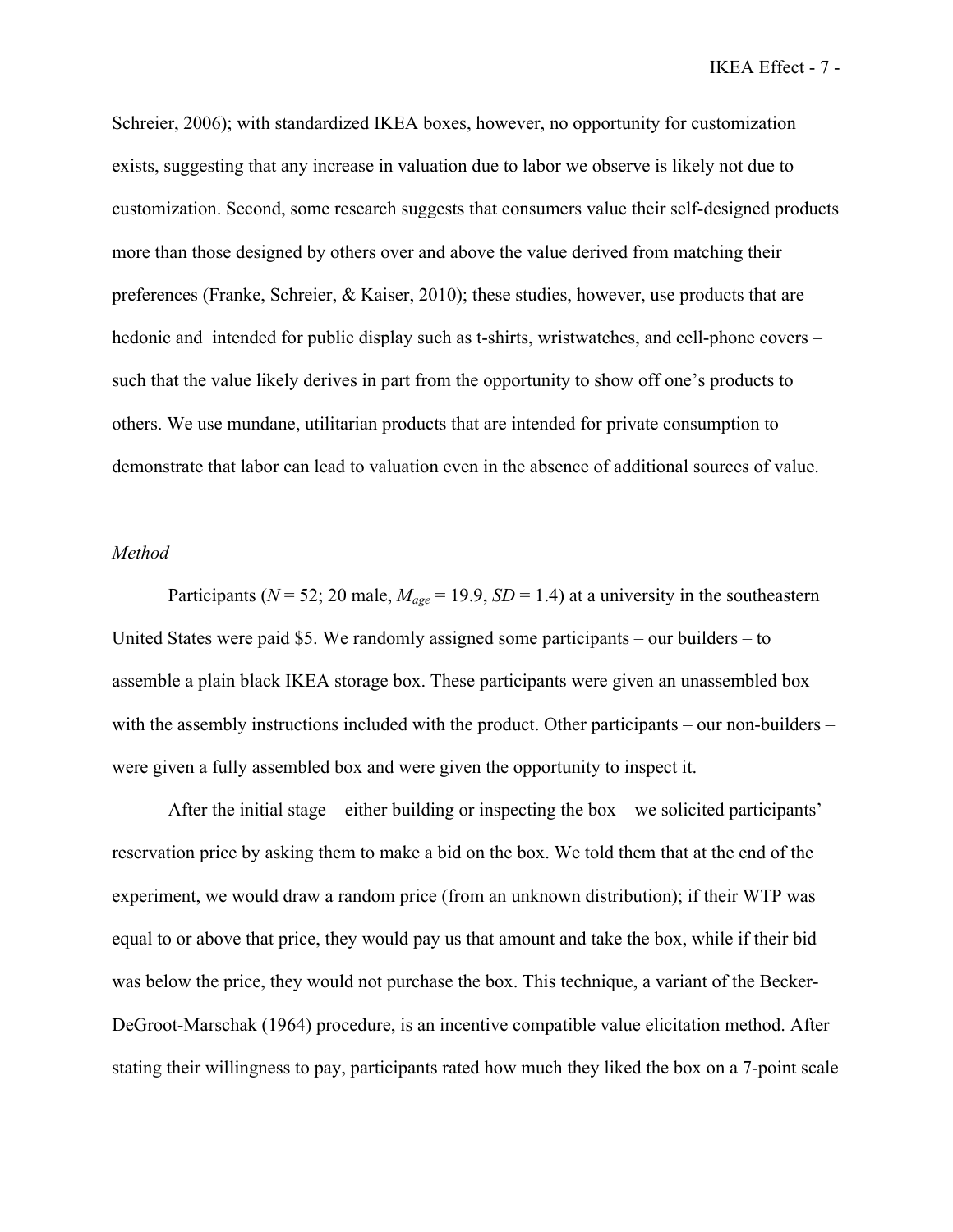(1: *not at all* to 7: *very much*), and the extent to which they thought the product was hedonic or utilitarian on a 9-point scale (1: *completely utilitarian* to 9: *completely hedonic*; Dhar & Wertenbroch, 2000).

#### *Results and Discussion*

As we expected, participants saw the IKEA boxes as more utilitarian than hedonic, rating them ( $M = 3.13$ ,  $SD = 1.83$ ) significantly lower than the midpoint of the scale,  $t(51) = 7.36$ ,  $p <$ .001.

We found that builders bid significantly more for their boxes ( $M = $0.78$ ,  $SD = 0.63$ ) than non-builders ( $M = $0.48$ ,  $SD = 0.40$ ),  $t(50) = 2.12$ ,  $p < .05$ . Thus, while both groups were given the chance to buy the same product, those who assembled their own box were willing to pay a 63% premium compared to those who were given the chance to buy an identical pre-assembled box. We observed similar effects for subjective ratings of liking for the IKEA box, with builders reporting greater liking ( $M = 3.81$ ,  $SD = 1.56$ ) than non-builders ( $M = 2.50$ ,  $SD = 1.03$ ), t(50) = 3.58,  $p < .001$ .

#### **Experiment 1B: Magnitude**

Having demonstrated that the IKEA effect occurs even for mundane, utilitarian products, in Experiment 1B we switched to a new product category to begin to generalize our results. We asked some participants to create either an origami frog or crane, and offered them a chance to buy these creations with their own money. Most importantly, Experiment 1B was designed to benchmark the magnitude of the IKEA effect by comparing participants' willingness-to-pay for their own creations to two different standards. First, we asked a different set of participants to bid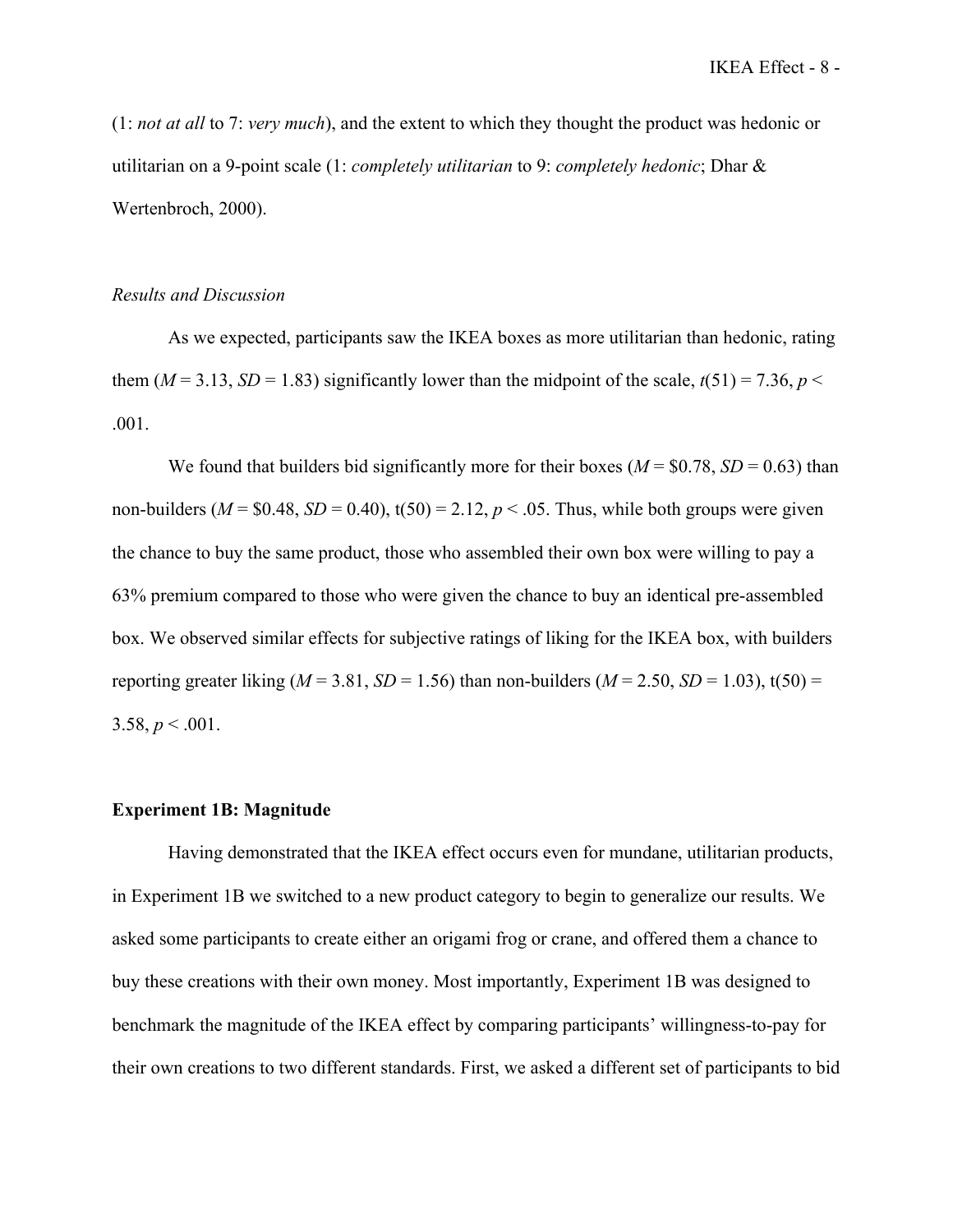on our builder's origami, examining how far above the market price our builders priced their own creations. Second, we asked experts to make origami and solicited bids for these creations, allowing us to see how closely in value our novice participants placed their amateurish creations to those made by experts.

#### *Method*

Participants ( $N = 106$ ; 71 male,  $M_{\text{age}} = 23.4$ ,  $SD = 7.6$ ) at a university in the northeastern United States volunteered to complete the experiment in a student center; they were told they would have a chance to buy an origami creation.

We randomly assigned one set of participants – our builders – to make either an origami crane or an origami frog. We gave participants an instruction sheet (see Figure 1) and a piece of high-quality origami paper, and participants were given as much time as they wished to complete their creation. After they finished, we solicited their reservation price with a variant of the Becker-DeGroot-Marschak (1964) procedure, asking them to make a bid on their product between 0 and 100 cents (pretesting revealed that no participant bid more than \$1.00). We told them we would draw a random number between 0 and 100; if their number was equal to or above that number, they would pay us that amount and take their creation home, while if their bid was below the number we would keep their origami.

Before we drew these random numbers, builders completed an unrelated experiment in another part of the student center while we asked a different set of participants – non-builders, who were blind to both builders' identity and bids – how much they would pay for our builders' origami, soliciting their reservation prices using the same BDM procedure. After placing their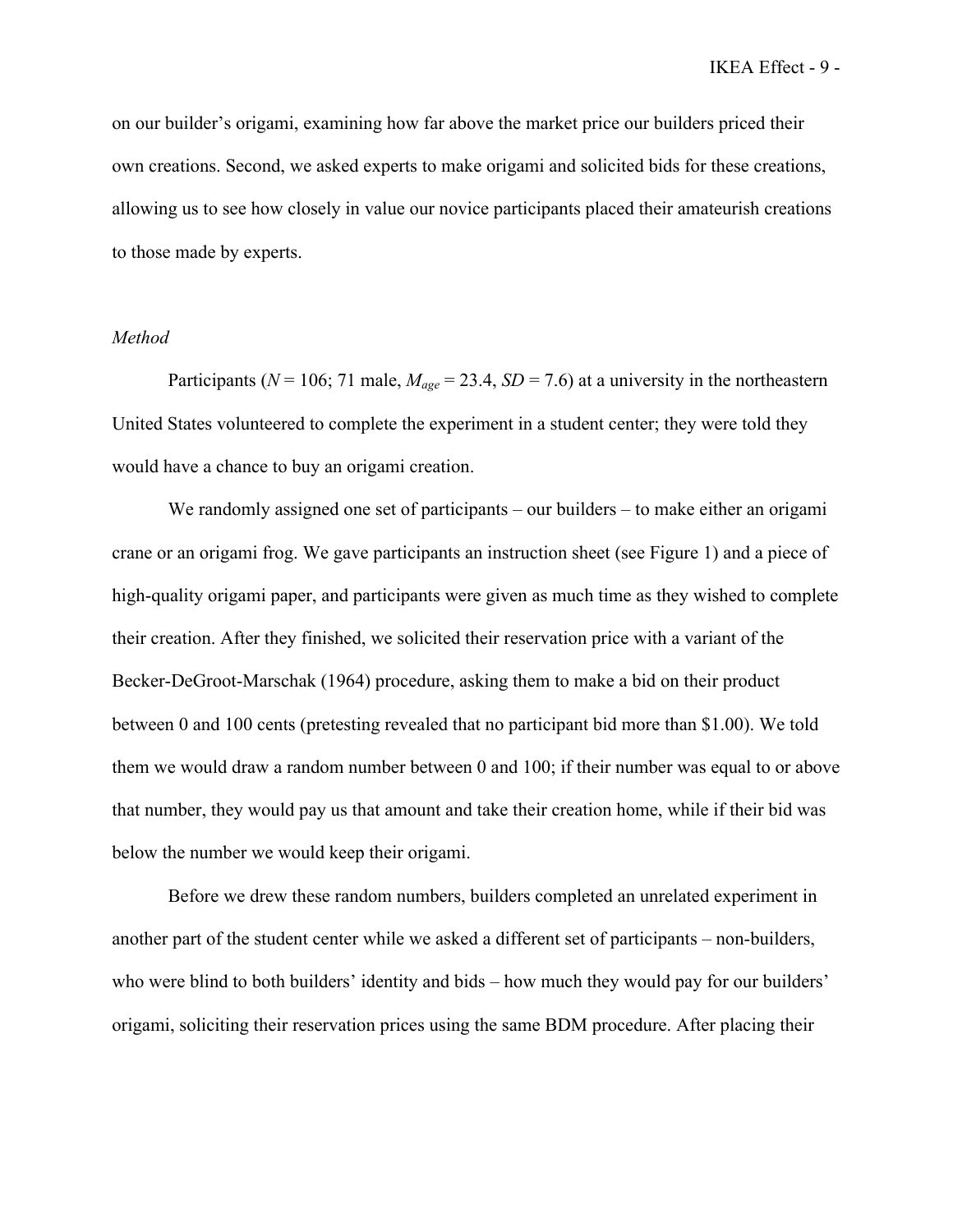IKEA Effect - 10 -

bids, these non-builders were told that the origami they bid on was actually going to be given to the builder, and they were given origami paper and an instruction sheet as compensation.

Finally, we asked two research assistants with a great deal of experience with origami to make several high quality frogs and cranes, and asked an additional set of non-builders to bid on these expert creations. We used the same BDM procedure such that these non-builders' bids were again incentive compatible.

#### *Results and Discussion*

We conducted a 2 (product type: frog or crane)  $X_3$  (bid type: participants' bids for their own creations, others' bids for participants' creations, others' bids for experts' creations) ANOVA. There was no main effect of product type and no interaction with bid type, *F*s < .21, *ps*   $> .79.$ 

We did, however, observe the predicted main effect of bid type,  $F(2, 100) = 5.34$ ,  $p < .01$ . We expected our builders to value their origami more than others did, and this was the case: builders' valuation of their origami ( $M = $0.23$ ,  $SD = 0.25$ ) was nearly five times higher than what non-builders were willing to pay for these creations  $(M = $0.05, SD = 0.07)$ . Thus, while the non-builders saw the amateurish creations as nearly worthless crumpled paper, our builders imbued their origami with value. Indeed, builders valued their origami so highly they were willing to pay nearly as much for their own creations as the additional set of non-builders were willing to pay for the well-crafted origami made by our experts  $(M = $0.27, SD = 0.26)$ . Nonbuilders' bids for builders' origami were significantly lower than both builders' bids for that origami and non-builders' bids for expert origami, *ts* > 2.91, *ps* < .01, while the latter two bids did not differ,  $t < 1$ ,  $p > .45$  (Figure 2).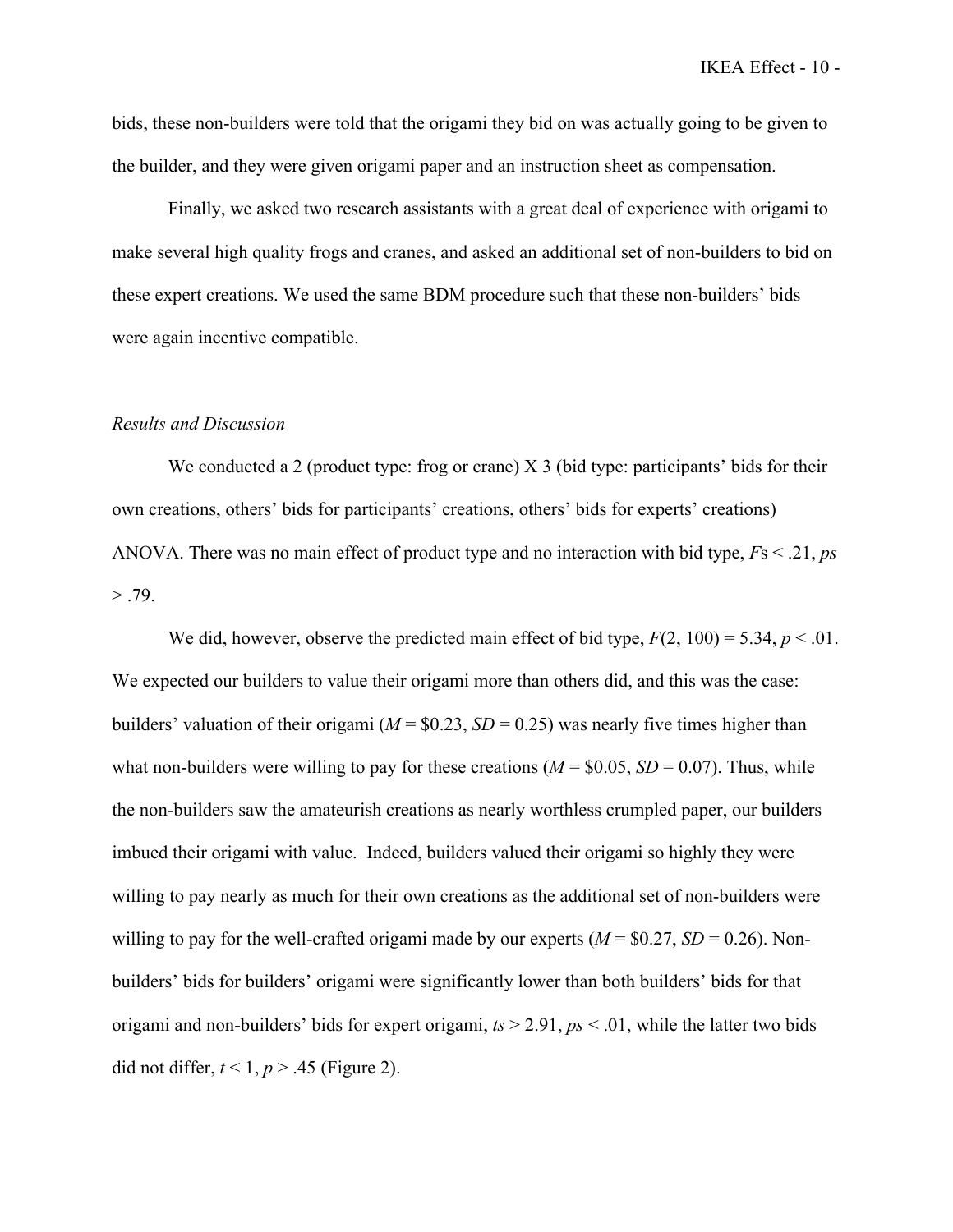IKEA Effect - 11 -

It is possible, however, that these results do not indicate that our participants truly believed that the market price of their creation was \$0.23, but merely that they were willing to overbid for their creation to avoid losing it. However, we asked an additional set of students  $(N =$ 14) to fold origami cranes and collected their bids, and also asked them to estimate what the average student at their university would bid for their creation. The bids were strikingly similar,  $(M_{self} = $0.19; M_{others} = $0.21; t(13) = .45, p > .65$ , offering some evidence that participants truly believed in the value of their creations.

#### **Experiment 2: The Role of Completion**

Experiment 1B suggests that the IKEA effect is large enough to cause people to value their creations as highly as the creations of experts, offering support for the considerable magnitude of the effect. In Experiment 2, we further explore the magnitude of the valuation that participants place on their self-made products compared to other products by using a different standard. While Experiment 1B showed that participants' WTP for their own creations was higher than that of dispassionate outside bidders, in Experiment 2 we examine how participants' bids for their own products compare to their bids for objectively similar products created by others. Our account holds that participants imbue products they have created with value, and thus we predict that participants' bids for products they complete themselves will be higher than their bids for the products that others have completed. In Experiment 2, therefore, participants bid for their creations not using the BDM procedure, but against another participant using a sealed first price auction in which each bidder submitted a bid for each product, where the bidder with the highest bid for each product would receive that product and pay the price they offered.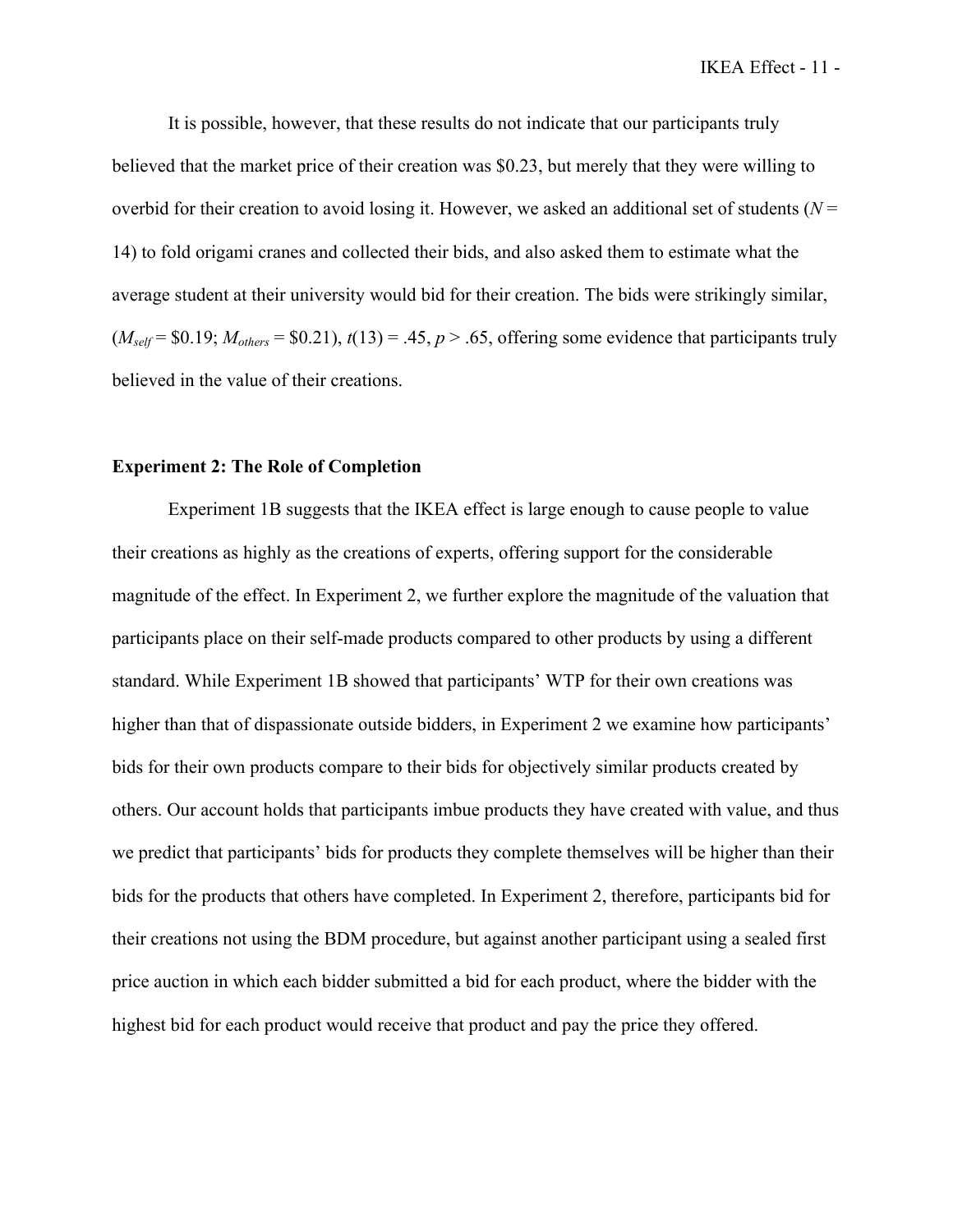Our account suggests that the positive impact of effort on valuation is most likely to occur when that effort results in successful completion of a task (Aronson & Mills, 1959; Bandura, 1977). As an initial test of this hypothesis, we added a new condition to Experiment 2, in which participants built but then took apart their creations. This "build and unbuild" condition also allows us to begin to document the important role of task completion in the emergence of the IKEA effect. Ariely, Kamenica, and Prelec (2008) demonstrated the demotivating effects of seeing one's labor undone by others; in Experiment 2 we examine the value-destroying effects of undoing one's labor oneself. We predicted that the builders would value their creations more than individuals given pre-built products – but that building and then unbuilding products, thereby "undoing" one's successful completion of a task, would lead to lower valuations.

#### *Method*

Participants ( $N = 118$ ; 49 male,  $M_{age} = 19.7$ ,  $SD = 1.7$ ) were undergraduates and graduate students at a university in the northeastern United States who were approached in the student center and dorms. In this experiment, we used sets of Legos of 10 to 12 pieces. When completed, the sets resembled the shape of a helicopter, a bird, a dog, or a duck.

Participants were run in pairs, and were randomly assigned one of the four Lego sets (members of each pair were always assigned different sets) and to one of three conditions. In the prebuilt condition, participants were provided with a pre-assembled set; in the build condition, participants assembled a set themselves; in the unbuild condition, participants built a set and then took that set apart.

All participants were then told to place bids on both their and their partner's set, and were told that the highest bidder for each would pay their own bid amount and take the set home.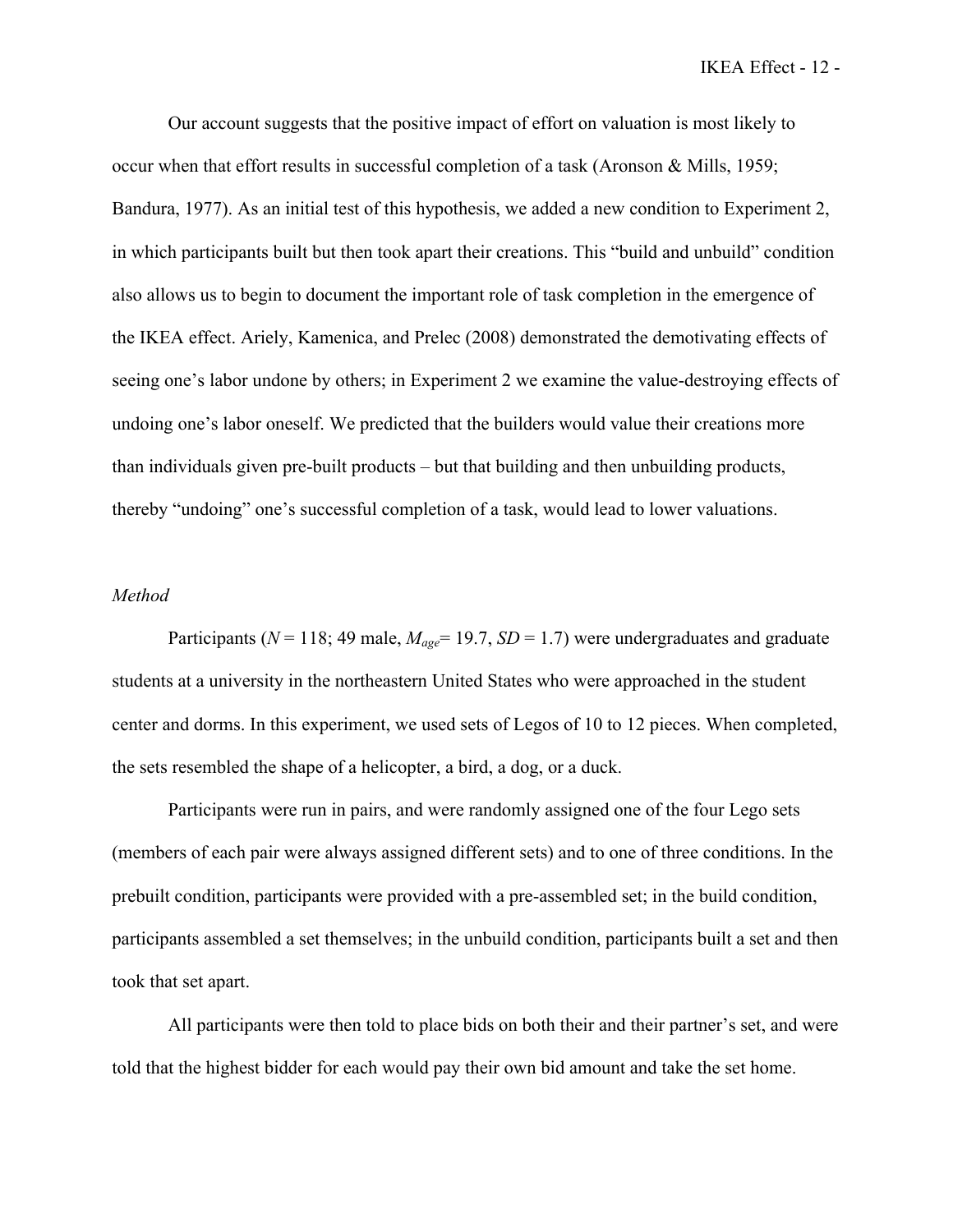Thus, the bidding procedure used in Experiment 2 required participants to take into account their own willingness to pay and their partner's bids – a kind of market price.

#### *Results and Discussion*

We conducted a 4 (product type: helicopter, bird, dog, or duck) X 3 (condition: prebuilt, build, or unbuild) X 2 (bid type: own Legos or other's Legos) ANOVA, with repeated measures on the final factor. We observed a main effect of set,  $F(3, 106) = 6.61$ ,  $p < .001$ , such that participants preferred helicopters and birds to dogs and ducks; this variable did not interact with our manipulations, however, *Fs* < 1.49, *ps* > .22, and so we do not discuss it further.

We observed a main effect of bid type, such that across all three conditions, participants were willing to pay more for the sets that they had been assigned ( $M = $0.54$ ,  $SD = 0.69$ ) than those assigned to their partners ( $M = $0.33$ ,  $SD = 0.53$ ),  $F(1, 106) = 11.07$ ,  $p < .01$ . In addition, we observed a main effect of condition,  $F(2, 106) = 7.68$ ,  $p < .01$ , such that bids overall were highest in the build condition than in the unbuild and prebuilt conditions. Importantly, however, these two main effects were qualified by the predicted interaction between bid type and condition,  $F(2, 106) = 3.20$ ,  $p < .05$ , indicating that the magnitude of the difference in bids was impacted by our manipulations (Table 1). Only in the build condition, as predicted, were participants' bids for their own creation significantly higher than their bids for their partners' creations,  $t(39) = 3.08$ ,  $p < .01$ ; in fact, their bids for their own were twice as high as their bids for their partners'. Building and then "unbuilding" sets, however, caused this difference to become non-significant,  $t(39) = 1.20$ ,  $p = .23$ . This negative effect of destroying one's labor is particularly notable given that Lego sets are designed to be assembled and taken apart, and participants could have quickly and easily reassembled their set had they bid enough to own it.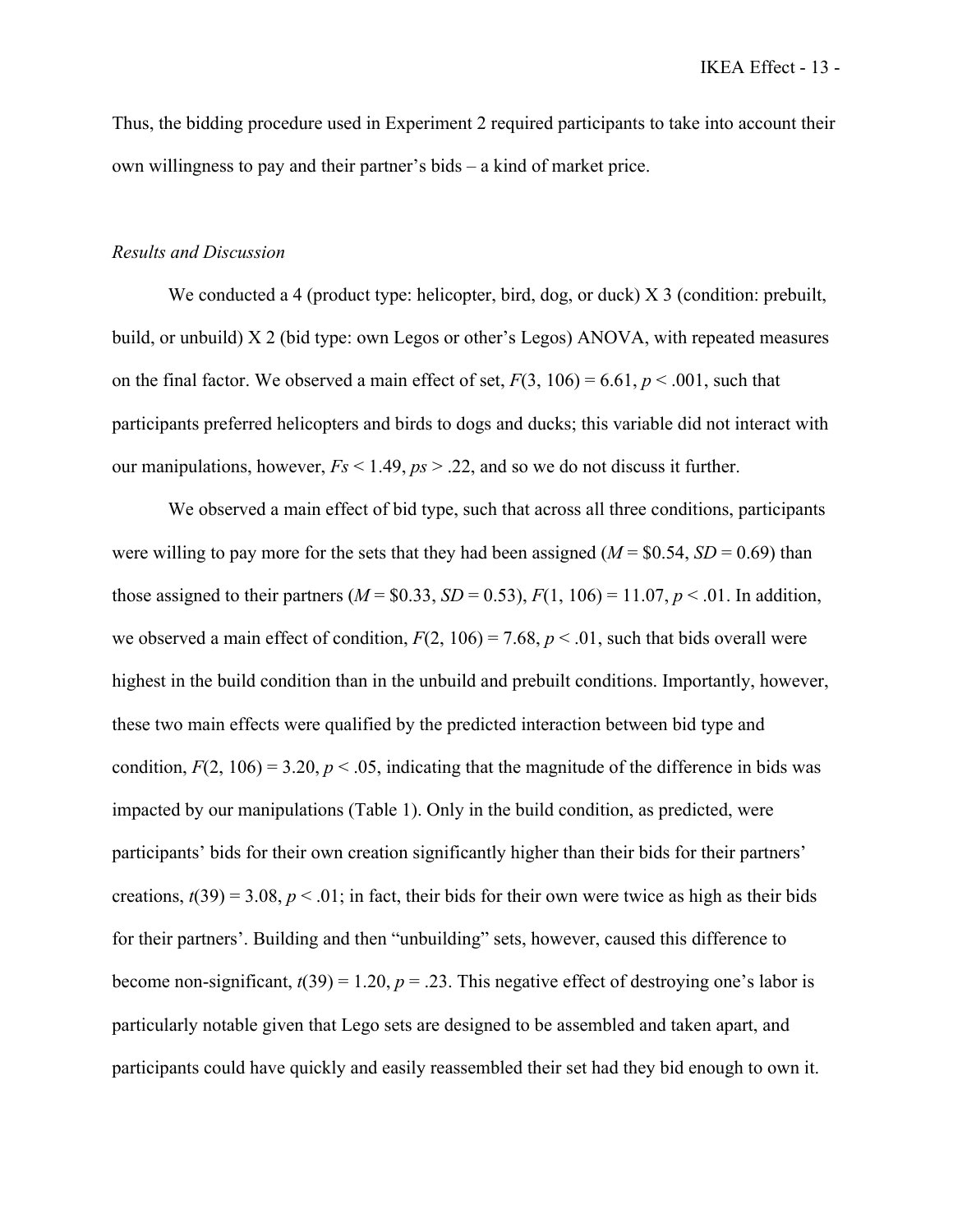Bids for the two sets in the prebuilt condition were also not significantly different,  $t(37) = 1.30$ , *p*  $= .20.$ 

#### **Experiment 3: The Role of Incompletion**

Experiment 2 demonstrated that building and then unbuilding one's creations caused the IKEA effect to dissipate. To further test the role of task completion in the impact of effort on valuation, in Experiment 3 we allowed some participants to build an IKEA box, while others were allowed to complete only half of the steps to complete the box. We expected, consistent with results from Experiment 2, that failing to finish a product would lead to lower valuations than completing it. In addition, we measured participants' general interest in building things themselves – asking them to rate the extent to which they were "do-it-yourself" people – in order to examine whether the boost in valuation from completing the box occurred for all consumers regardless of their stated interest.

#### *Method*

Participants ( $N = 39$ ; 16 male,  $M_{age} = 21.5$ ,  $SD = 2.4$ ) at a university in the southeastern United States were paid \$5. We randomly assigned some participants – our builders – to assemble an IKEA storage box. These participants were given an unassembled box with the assembly instructions that come with the product. Other participants – our incomplete builders – were given the same unassembled box with the same instructions, but were asked to stop before completing the last two steps. Thus these participants also worked on their box, but were not able to complete their creation; note that participants in this condition had all of the pieces needed to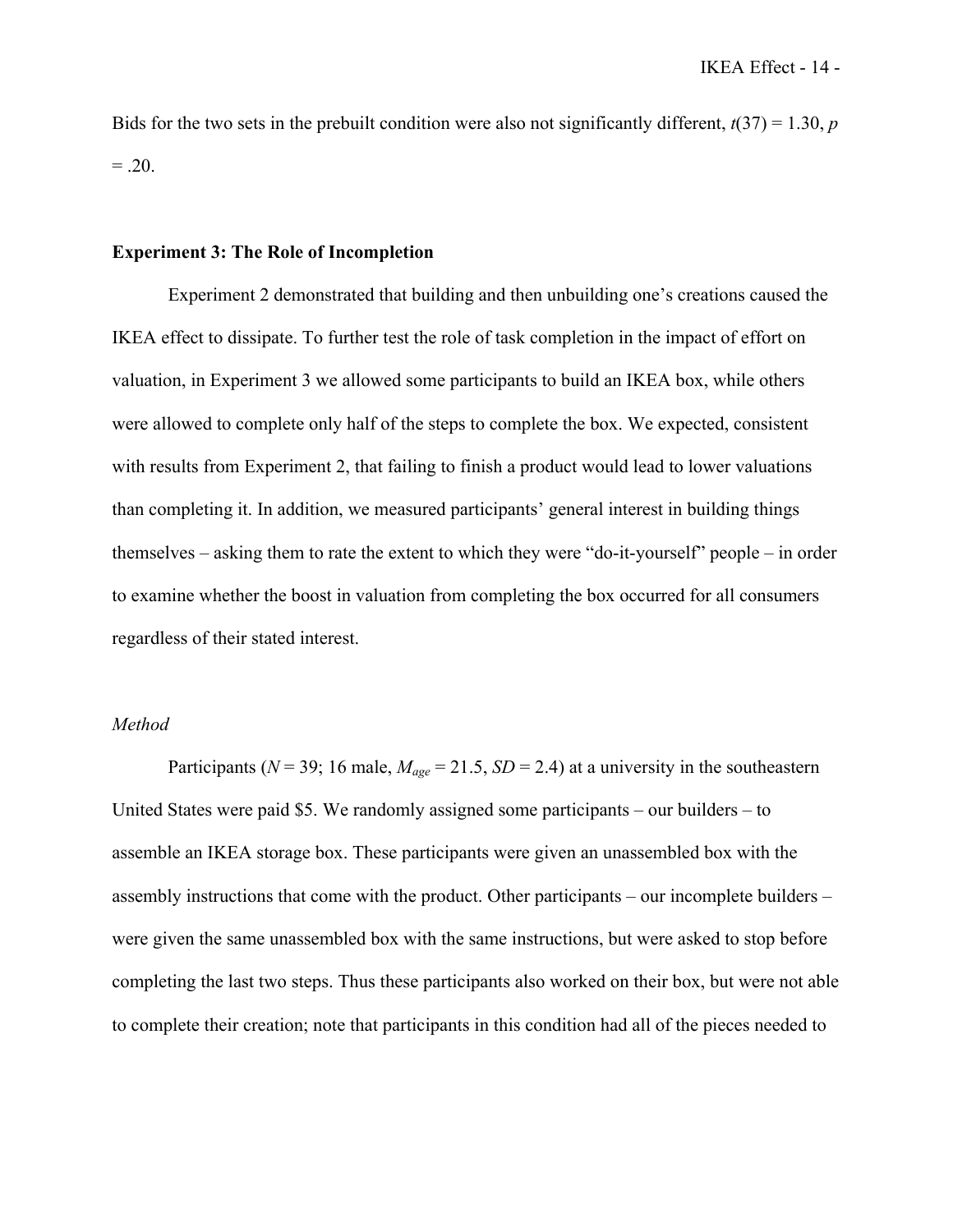complete the box, and little effort would be required on their part to complete the box if they chose to purchase it.

After the initial stage, we solicited participants' willingness-to-pay price by using the same incentive-compatible method as in Experiment 1A. Finally, participants were asked to rate the extent to which they were a "do-it-yourself" person (DIYer), on a 7-point scale (1: *not at all a do-it-yourself person* to 7: *very much a do-it-yourself person*).

#### *Results and Discussion*

As predicted, builders bid significantly more for their boxes ( $M = $1.46$ ,  $SD = 1.46$ ) than incomplete builders ( $M = $0.59$ ,  $SD = 0.70$ ),  $t(37) = 2.35$ ,  $p < .05$ . Thus, while both groups were given the chance to buy the identical product, those who were given the chance to complete their creation imbued it with significantly more value – and were willing to pay more than twice as much to keep it.

We conducted a regression predicting WTP with condition, self-rating on the DIY scale, and the interaction. Reflective of the above analyses, there was a significant effect of build condition,  $\beta = .44$ ,  $p < .05$ . Not surprisingly, there was a marginally significant effect of participants' DIY rating,  $\beta = 0.35$ ,  $p = 0.06$ , such that DIYers valued the boxes more highly. There was no evidence of an interaction between condition and DIY rating,  $\beta = .09$ ,  $p > .60$ , suggesting that both DIYers and non-DIYers showed an increase in valuation when completing their products (Figure 3).

#### **General Discussion**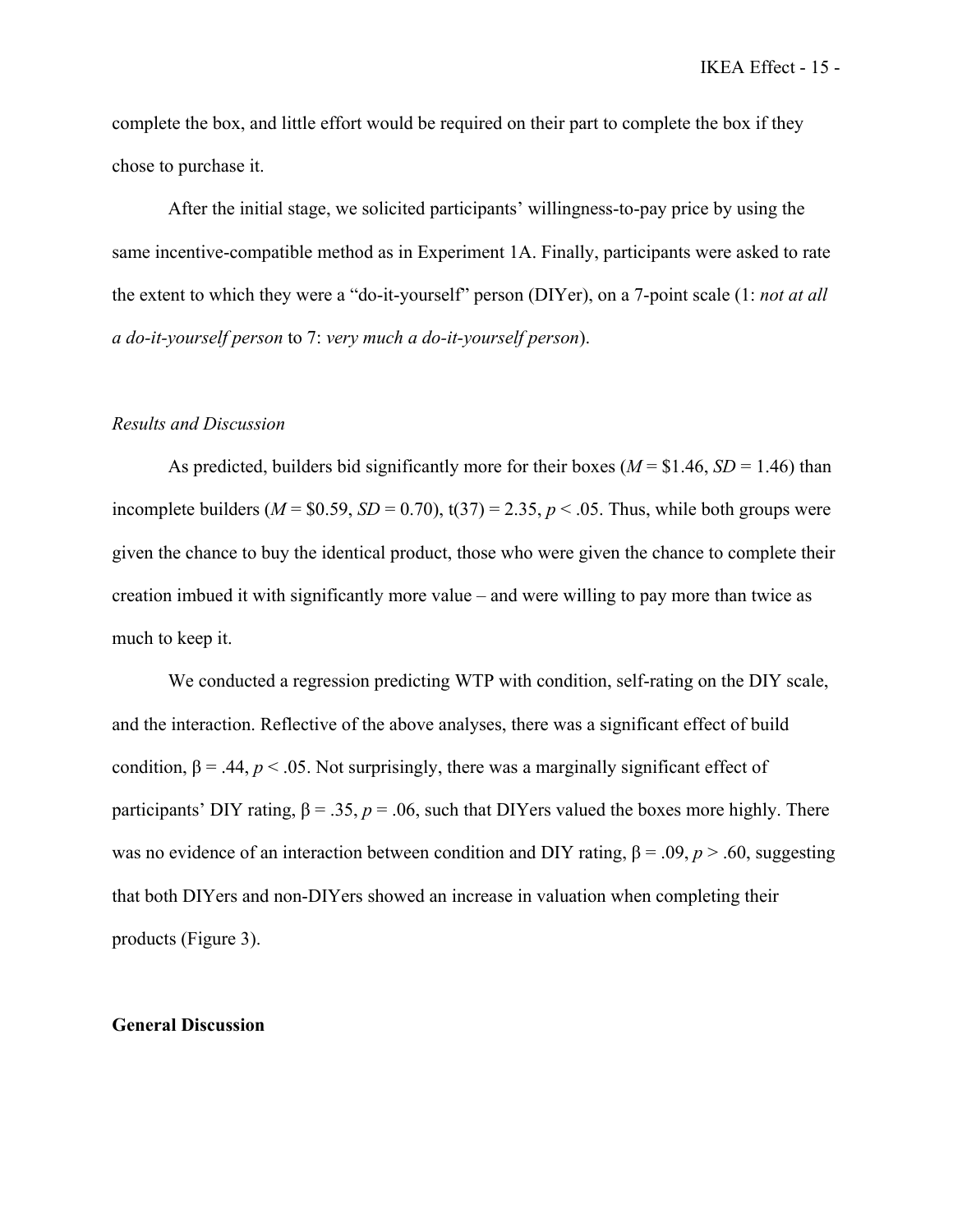IKEA Effect - 16 -

In four experiments, we demonstrated the existence and magnitude of the IKEA effect, which occurs for both utilitarian and hedonic products, and is sufficient in magnitude that consumers believe that their self-made products rival those of experts. Adding to previous literature on effort justification, we also show that successful completion is an essential component for the link between labor and liking to emerge; participants who built and then unbuilt their creations, or were not permitted to finish those creations, did not show an increase in willingness-to-pay. In addition, by using simple IKEA boxes and Lego sets that did not permit customization, we demonstrated that the IKEA effect does not arise solely as a result of participants' idiosyncratic tailoring of their creations to their preferences.

What psychological mechanisms underlie the increase in valuation when participants self-assemble their products? Several related phenomena bear closer scrutiny as possible drivers of the IKEA effect. First, previous research demonstrates that people prefer goods with which they have been endowed (Kahneman, Knetsch, & Thaler, 1990; Langer, 1975), raising the possibility that overvaluation may be due merely to ownership of products rather than effort expended in creating them. Second, research suggests that greater time spent touching objects can increase feelings of ownership and value (Peck & Shu, 2009). In Experiment 2, however, participants in the "build and unbuild" condition both spent more time and had more contact with the product than those in the "build" condition – but demonstrated a lower WTP. As a result, shorter time and less contact led to higher evaluations, which consistent with our account and inconsistent with an explanation centered on the endowment effect or touch.

If these explanations are unlikely to account for our effects, what process underlies the IKEA effect? In the introduction, we suggested that the increase in liking that occurs due to effort (Aronson & Mills, 1959) coupled with the positive feelings of effectance that accompany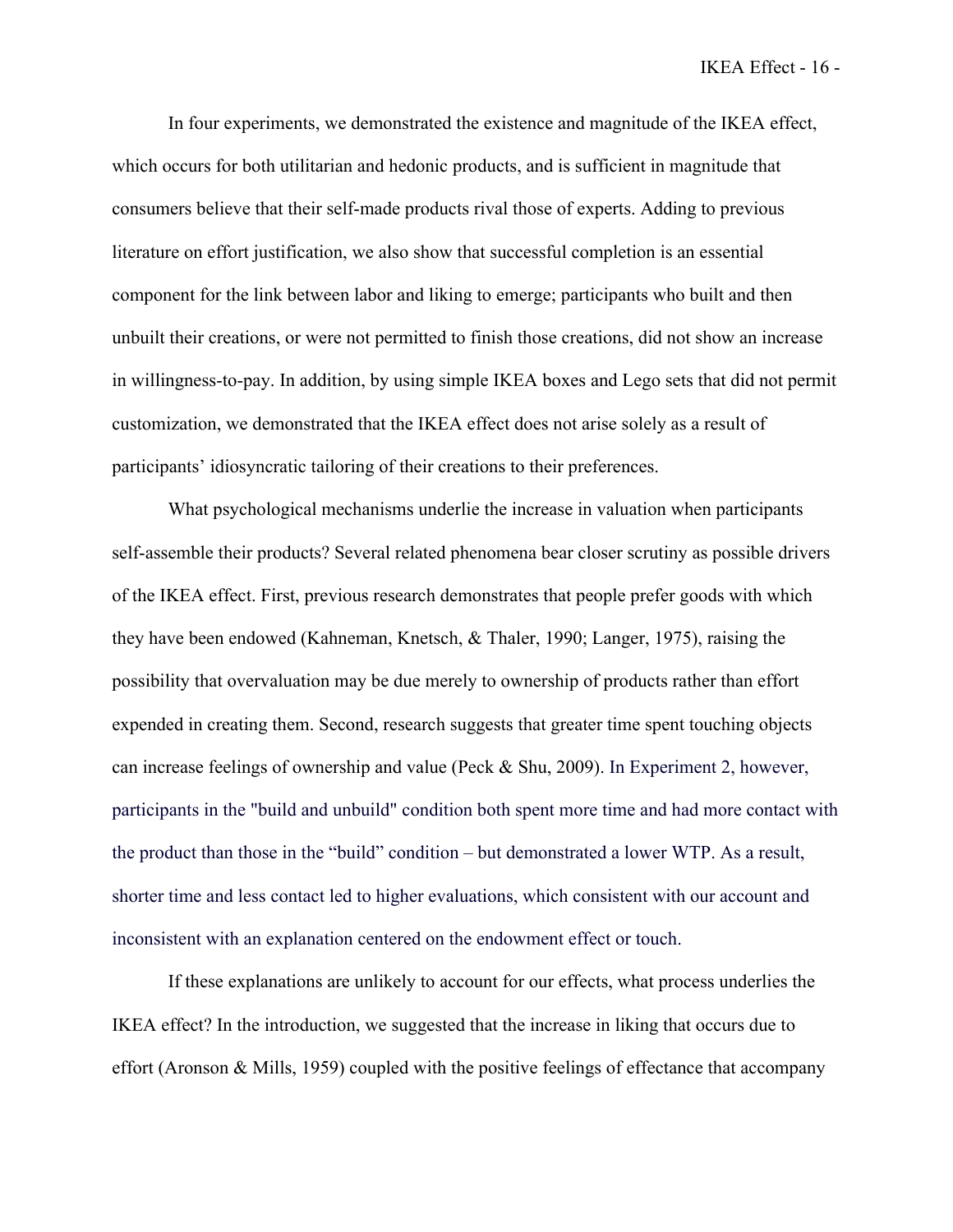IKEA Effect - 17 -

successful completion of tasks (Bandura, 1977) is an important driver of the increase in willingness to pay that we observe. It is possible and even likely that building products increases both thoughts about the positive attributes of that product (Ariely & Simonson, 2003; Carmon, Wertenbroch & Zeelenberg, 2003; Dhar & Wertenbroch, 2000) and positive affect and emotional attachment to that product (e.g., McGraw, Tetlock, & Kristel, 2003), both of which have been shown to influence WTP. In addition, self-assembly of products may allow people to both feel competent and display evidence of that competence – their creation – thus permitting them to signal desired attributes to themselves and others (Franke et al., 2010; Spence, 1973). Finally, saving money by buying products that require some assembly may induce positive feelings associated with being a "smart shopper" (Schindler, 1998). While further exploration of these factors is needed, we suggest that the role of these factors is likely to vary by the type of product being assembled. For instance, compared to origami and Legos, the boring, utilitarian IKEA boxes we use in Experiments 1A and 3 have few attributes on which to elaborate, are unlikely to prompt deep emotional attachment, and offer little opportunity for bragging rights; indeed, the social utility gained from displaying products decreases as product complexity decreases (Thompson & Norton, 2011).

Our exploration of the value that participants attach to their own labor is part of a broader trend in research exploring the psychology underlying consumer involvement, as companies have shifted in recent years from viewing customers as recipients of value to viewing them as cocreators of value (Holbrook & Hirschman, 1982; Prahalad & Ramaswamy, 2000; Vargo & Lusch, 2004). Companies now actively involve consumers in the design, marketing and testing of products (Bateson, 1985; Lengnick-Hall, 1996; Mills & Morris, 1986) – though this approach is not without its critics (e.g., Zwick, Bonsu, & Darmody, 2008). The challenge for marketers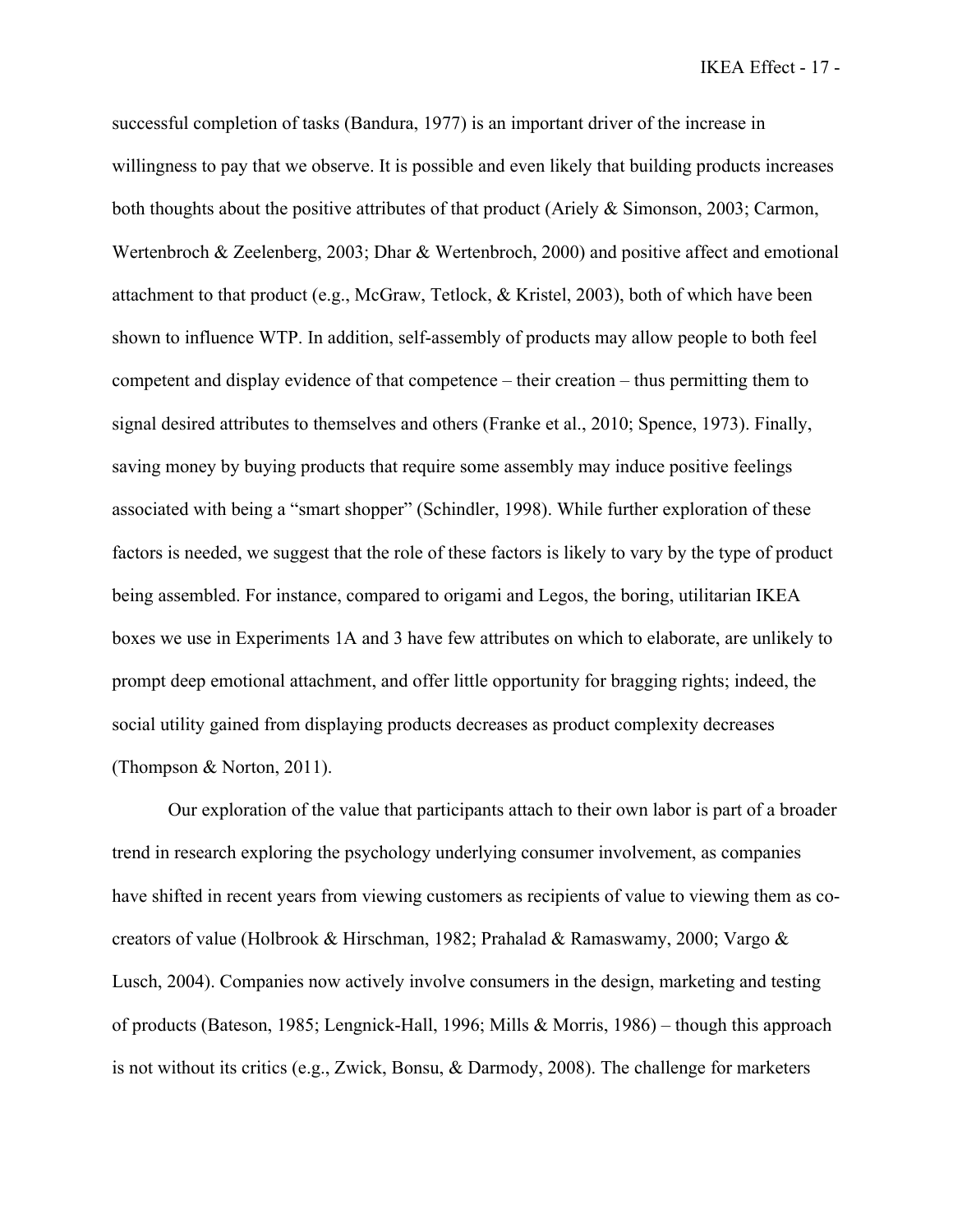IKEA Effect - 18 -

lies in convincing consumers to engage in the kinds of labor that will lead them to value products more highly. One intriguing possibility comes from Gibbs and Drolet (2003), who show that elevating consumer energy levels can induce consumers to choose consumption experiences that require more effort. At the same time, however, companies should also be careful to create tasks that are not too difficult as to lead to an inability to complete the task; again, our results demonstrate that labor leads to love only when that labor is successful. For example, Meuter et al. (2005) emphasize the importance of providing consumers with clear guidelines on how to engage with self-service technologies, while Dahl and Moreau (2007) suggest that placing some constraints on the amount of creativity that consumers can express leads them to be more satisfied with their eventual creations.

We note that some research suggests that these same principles apply not only to designing tasks for consumers, but also jobs for employees. Many studies point to the motivational benefits of assigning employees to tasks they feel capable of completing (Grant  $\&$ Parker, 2009; Hackman & Oldham, 1976). Shirky (2008), for example, offers the initial call for programmers to contribute their (unpaid) labor to creating the open source Linux operating system as an example of a successful pitch for labor; programmers were encouraged to make small, manageable contributions, such that the intimidating scope of the total labor needed was deemphasized (see Bergquest [2003] and Kelty [2008] for alternative views of the success of open source initiatives). Unlike with people building their own products, however, initiatives requiring such joint contributions may spread ownership across multiple parties, thereby diluting the impact of labor on any one's contributor's liking for that initiative.

Finally, we note that we used generally small ticket items; the question of whether the IKEA effect occurs for more expensive items is important both practically and theoretically.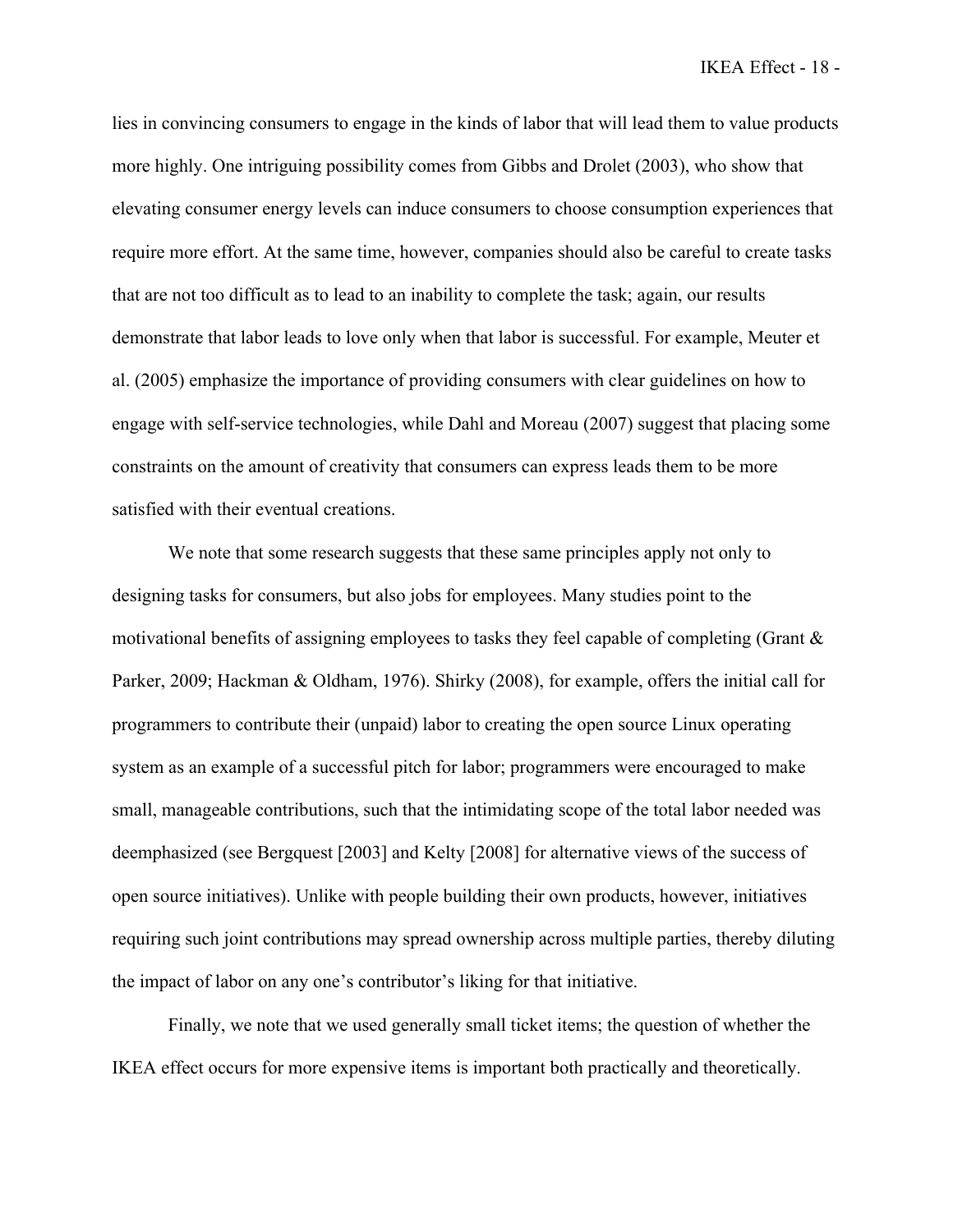IKEA Effect - 19 -

While future research should empirically examine the magnitude of overvaluation as a function of price, we suggest that, even for very costly items, people may continue to see the products of their labor as more valuable than others do. For instance, people may see the improvements they have made to their homes – such as the brick walkways they laid by hand – as increasing the value of the house far more than buyers, who see only a shoddily-built walkway. Indeed, to the extent that labor one puts into one's home reflects one's own idiosyncratic tastes, such as kitchen tiling behind the sink that quotes bible verses, labor might actually lead to lower valuation by buyers, who see only bible verses that must be expunged – even as that labor leads the owner to raise the selling price.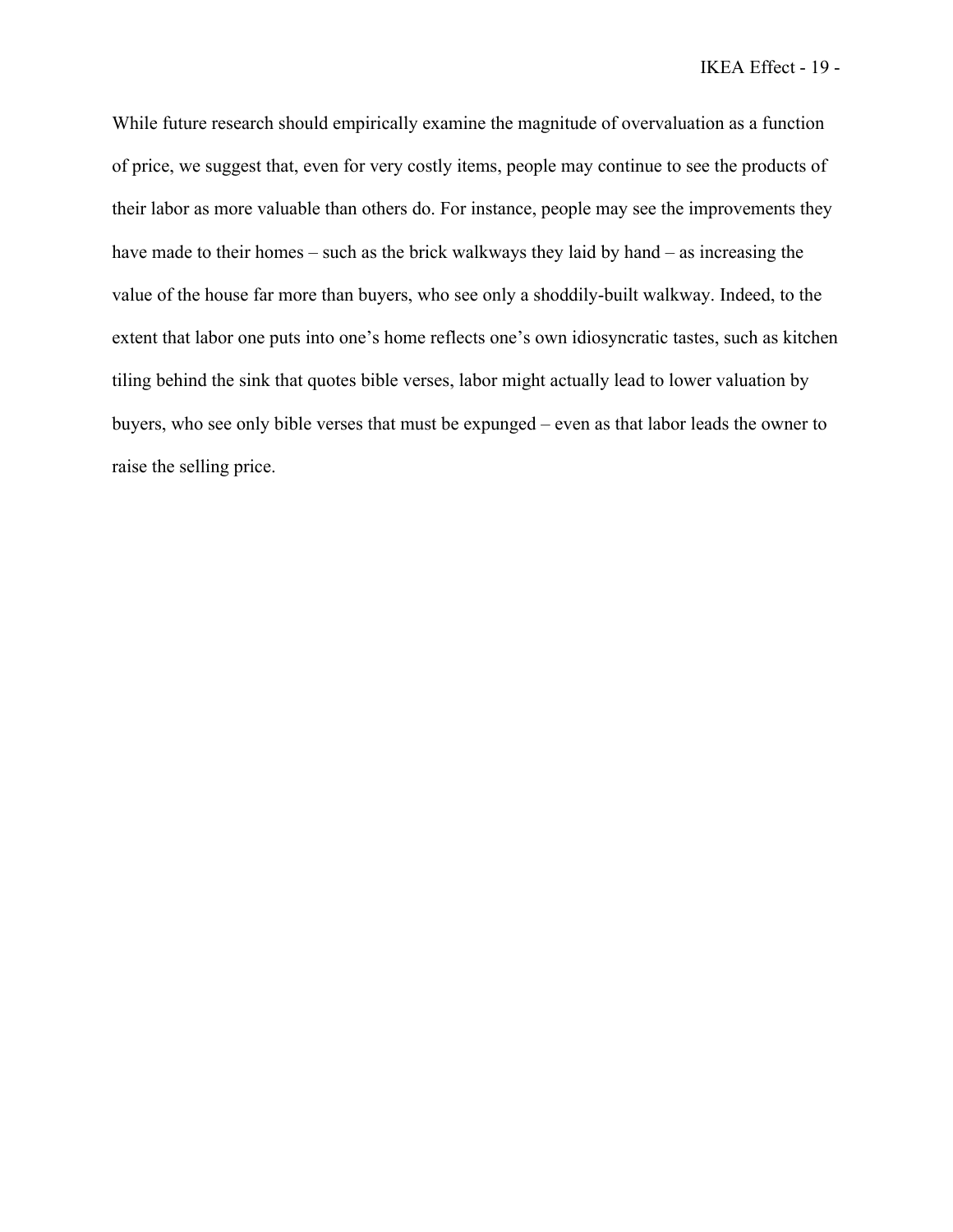### **References**

- Ahuvia, A. C. (2005). Beyond the extended self: Loved objects and consumers' identity narratives. *Journal of Consumer Research*, *32*, 171-184.
- Ariely, D., Kamenica, E., & Prelec, D. (2008). Man's search for meaning: The case of Legos. *Journal of Economic Behavior and Organization, 67*, 671-677.
- Ariely, D., & Simonson, I. (2003). Buying, bidding, playing, or competing? Value assessment and decision dynamics in online auctions. *Journal of Consumer Psychology*, *13*, 113-123.
- Aronson, E., & Mills, J. (1959). The effects of severity of initiation on liking for a group. *Journal of Abnormal and Social Psychology, 59*, 177-181.
- Axsom, D., & Cooper, J. (1985). Cognitive dissonance and psychotherapy: The role of effort justification in inducing weight loss. *Journal of Experimental Social Psychology, 21*, 149-160.
- Bandura, A. (1977). Self-efficacy: Toward a unifying theory of behavioral change. *Psychological Review, 84*, 191-215.
- Bateson, J. E. G. (1985). Self-service consumer: An exploratory study. *Journal of Retailing, 61*, 49-75.
- Becker, G. M., DeGroot, M. H., & Marschak, J. (1964). Measuring utility by a single-response sequential method. *Behavioral Science, IX*, 226-232.
- Belk, R. W. (1988). Possessions and the extended self. *Journal of Consumer Research, 15*, 139- 168.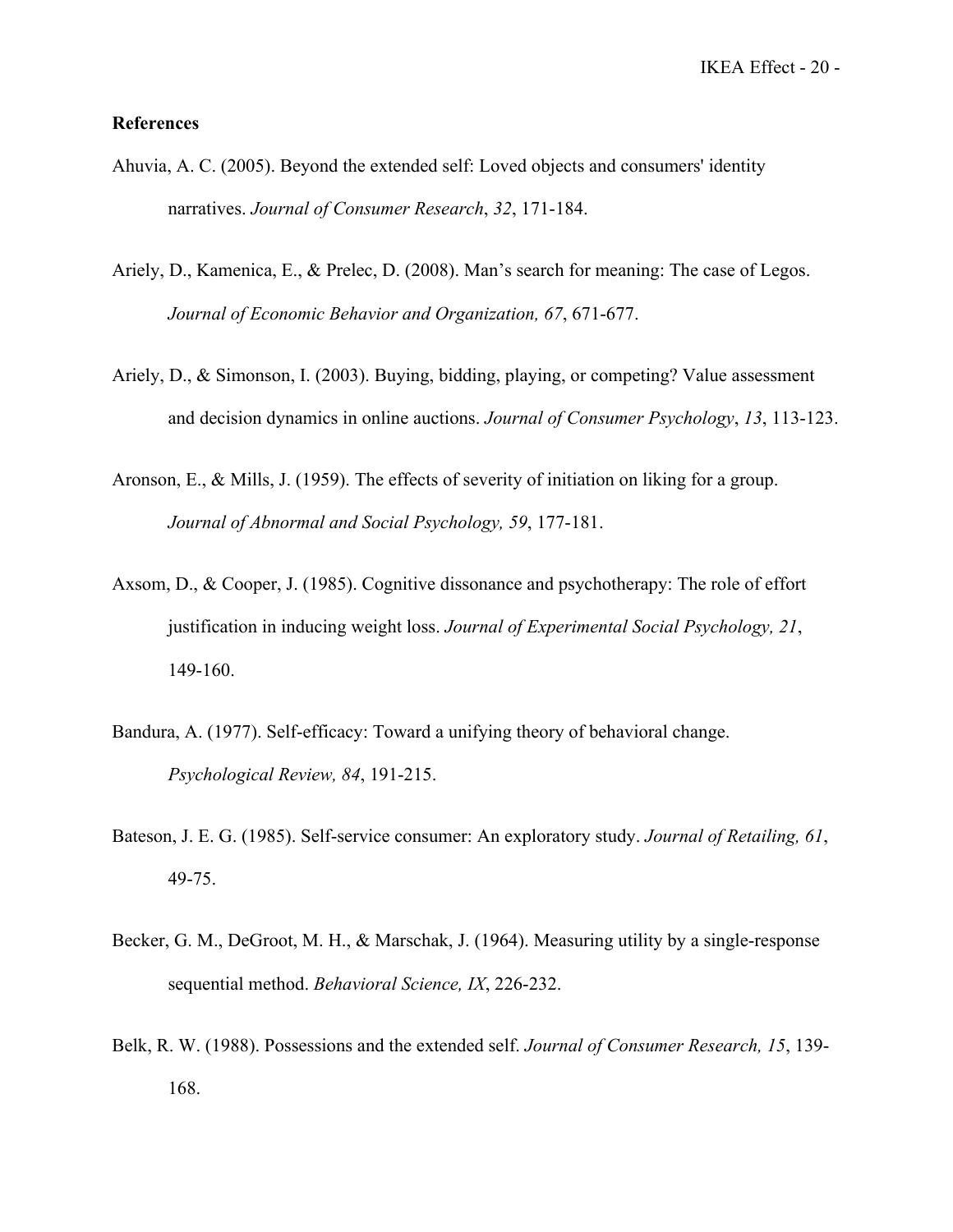- Bergquest, M. (2003). Open-source software development as gift culture: Work and identity formation in an internet community. In C. Garsten & H. Wulff (Eds.), *New technologies at work: People, screens and social virtuality* (pp. 223-241). Oxford: Berg.
- Carmon, Z., Wertenbroch, K., & Zeelenberg, M. (2003). Option attachment: When deliberating makes choosing feel like losing. *Journal of Consumer Research, 30*, 15-29.
- Dahl, D.W., & Moreau, C.P. (2007). Thinking inside the box: Why consumers enjoy constrained creative experiences. *Journal of Marketing Research*, *44*, 357-369.
- Dhar, R., & Wertenbroch, K. (2000). Consumer choice between hedonic and utilitarian goods. *Journal of Marketing Research, 37*, 60-71.
- Dittmar, H. (1992). *The social psychology of material possessions: To have is to be*. New York: St. Martin's Press.
- Festinger, L. (1957). *A theory of cognitive dissonance*. Stanford, CA: Stanford University Press.
- Franke, N., & Piller, F. (2004). Value creation by toolkits for user innovation and design: The case of the watch market. *The Journal of Product Innovation Management, 21*, 401-415.
- Franke, N., Schreier, M., & Kaiser, U. (2010). The "I designed it myself" effect in mass customization. *Management Science, 56*, 125-140.
- Furby, L. (1991). Understanding the psychology of possession and ownership: A personal memoir and an appraisal of our progress. *Journal of Social Behavior & Personality, 66*, 457-463.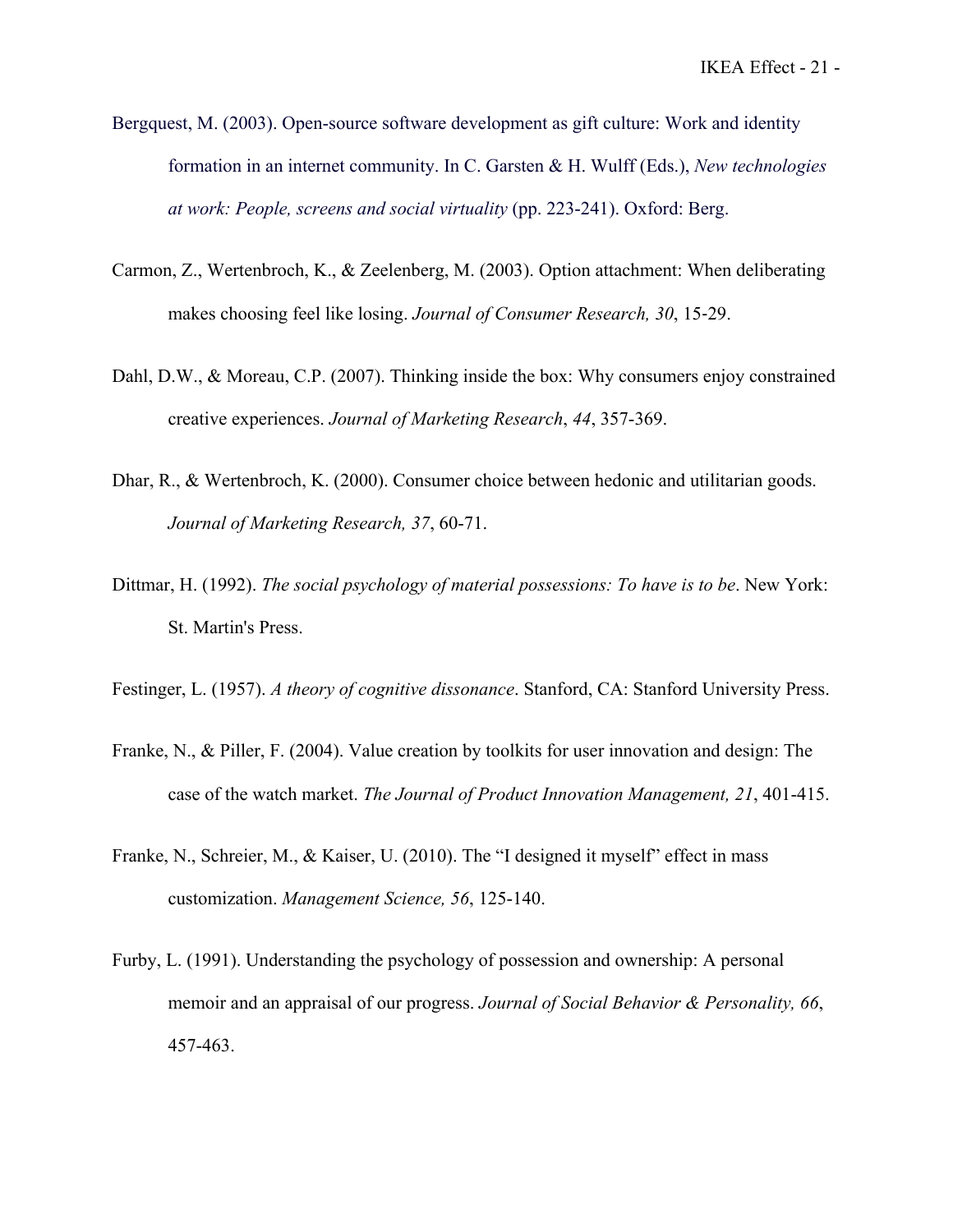- Gerard, H. B., & Mathewson, G. C. (1966). The effects of severity of initiation on liking for a group: A replication. *Journal of Experimental Social Psychology, 2*, 278-287.
- Gibbs, B., & Drolet, A. (2003). Consumption effort: The mental cost of generating utility and the role of consumer energy level in ambitious consumption. *Journal of Consumer Psychology, 13*, 93-107.
- Grant, A. M., & Parker, S. K. (2009). Redesigning work design theories: The rise of relational and proactive perspectives. *Academy of Management Annals, 3*, 273-331.
- Hackman, J. R., & Oldham, G. R. (1976). Motivation through the design of work: Test of a theory. *Organizational Behavior and Human Performance, 16*, 250-279.
- Holbrook, M. B., & Hirschman, E. C. (1982). The experiential aspects of consumption: Consumer fantasies, feelings, and fun. *Journal of Consumer Research, 9*, 132-140.
- Kacelnik, A., & Marsh, B. (2002). Cost can increase preference in starlings. *Animal Behaviour, 63*, 245-250.
- Kahneman, D., Knetsch, J. L., & Thaler, R. (1990). Experimental tests of the endowment effect and the coase theorem. *Journal of Political Economy, 98*, 1325-1348.
- Kelty, C. (2008). *Two bits: The cultural significance of free software*. Durham, NC: Duke University Press.
- Langer, E. J. (1975). The illusion of control. *Journal of Personality and Social Psychology, 32*, 311-328.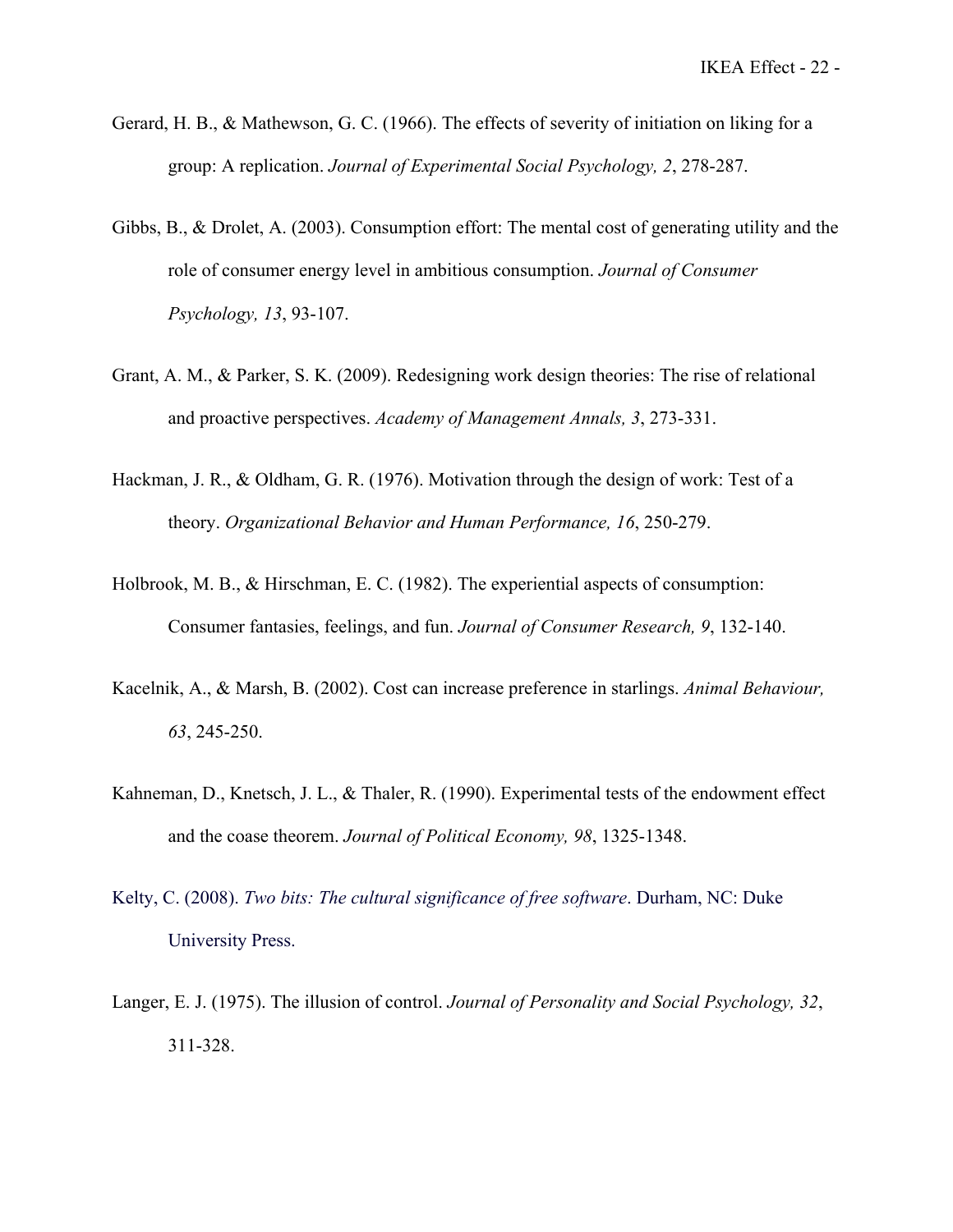- Lawrence, D. H., & Festinger, L. (1962). *Deterrents and reinforcement. The psychology of insufficient reward*. Stanford, CA: Stanford University Press.
- Lengnick-Hall, C. (1996). Customer contributions to quality: A different view of the customeroriented firm. *Academy of Management Review, 21*, 791-824.
- Leonard, H., Belk, R. W., & Scammon, D. L. (2003). Helping others, creating yourself: Understanding volunteer vacations. In D. Turley & S. Brown (Eds.), *European Advances in Consumer Research* (Vol. 6, p. 264). Provo, UT: Association for Consumer Research.
- McGraw, A. P., Tetlock, P., & Kristel, O. (2003). The limits of fungibility: Relational schemata and the value of things. *Journal of Consumer Research, 30,* 219–229.
- Meuter, M. L., Bitner, M. J., Ostrom, A. L., & Brown, S. W. (2005). Choosing among alternative service delivery modes: An investigation of customer trial of self-service technologies. *Journal of Marketing, 69*, 61-83.
- Mills, P. K., & Morris, J. H. (1986). Clients as "partial" employees of service organizations: Role development in client participation. *Academy of Management Review, 11*, 726-735.
- Peck, J., & Shu, S. B. (2009). The effect of mere touch on perceived ownership. *Journal of Consumer Research, 36*, 434-447.
- Pine, B. J. (1993). *Mass customization: The new frontier in business competition*. Boston: Harvard Business School Press.
- Prahalad, C. K., & Ramaswamy, V. (2000). Co-opting customer competence. *Harvard Business Review, 78*, 79-87.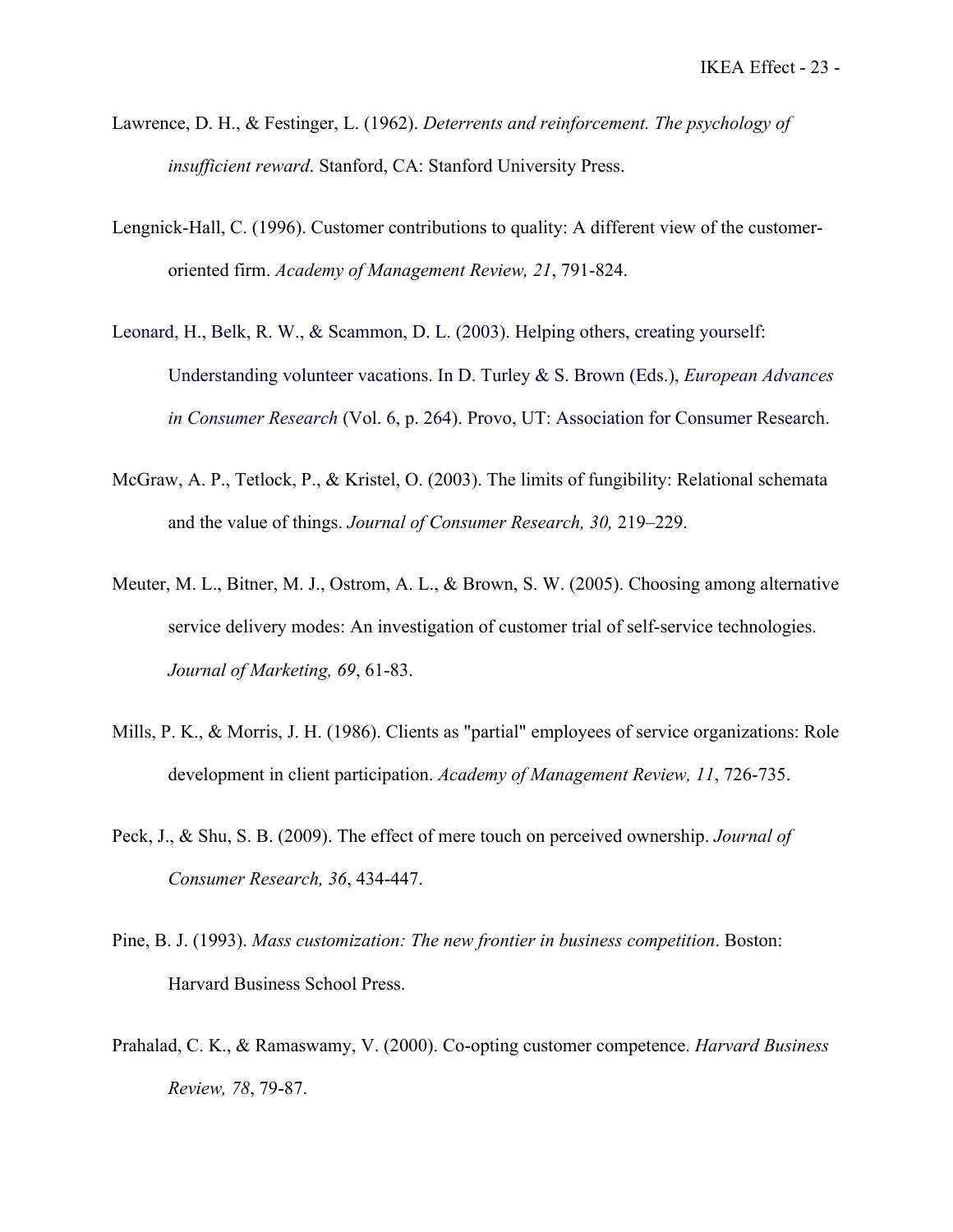- Savitsky, K., Medvec, V. H., & Gilovich, T. (1997). Remembering and regretting: The Zeigarnik effect and the cognitive availability of regrettable actions and inactions. *Personality and Social Psychology Bulletin, 23*, 248-257.
- Schein, E. H. (1956). The Chinese indoctrination program for prisoners of war: A study of attempted brainwashing. *Psychiatry, 19*, 149-172.
- Schindler, R.M. (1998). Consequences of perceiving oneself as responsible for obtaining a discount: Evidence for smart-shopper feelings. *Journal of Consumer Psychology*, *7*, 371- 392.
- Schreier, M. (2006). The value increment of mass-customized products: an empirical assessment. *Journal of Consumer Behaviour, 5*, 317-327.
- Shapiro, L. (2004). *Something from the oven: Reinventing dinner in 1950s America*. New York: Viking.
- Shirky, C. (2008). *Here comes everybody: The power of organizing without organizations*. New York: Penguin Press.
- Spence, A. M. (1973). Job market signaling. *Quarterly Journal of Economics*, *87*, 355–374.
- Thompson, D. V., & Norton, M. I. (2011). The social utility of feature creep. *Journal of Marketing Research*, *48*, 555-565.
- Vargo, S. L., & Lusch, R. F. (2004). Evolving a new dominant logic for marketing. *Journal of Marketing, 68*, 1-17.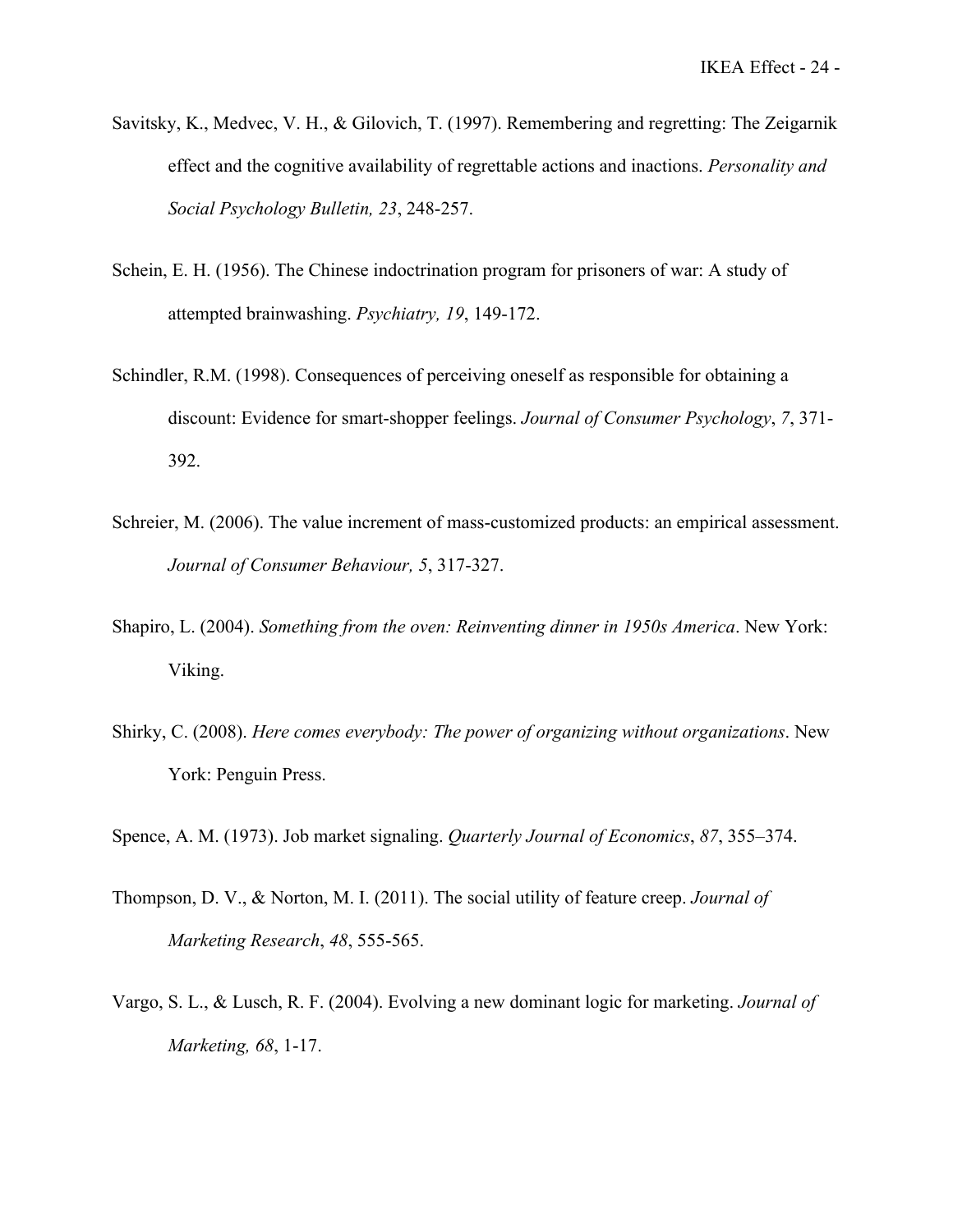- White, M. P., & Dolan, P. (2009). Accounting for the richness of daily activities. *Psychological Science, 20*, 1000-1008.
- White, R. W. (1959). Motivation reconsidered: The concept of competence. *Psychological Review, 66*, 297-333.
- Wind, J., & Mahajan, V. (1997). Issues and opportunities in new product development: An introduction to the special issue. *Journal of Marketing Research, 34*, 1-12.
- Zeigarnik, B. (1935). On finished and unfinished tasks. In K. Lewin (Ed.), *A Dynamic Theory of Personality* (pp. 300-314). New York: McGraw-Hill.
- Zwick, D., Bonsu, S. K., & Darmody, A. (2008). Putting consumers to work: 'Co-creation' and new marketing govern-mentality. *Journal of Consumer Culture, 8*, 163-196.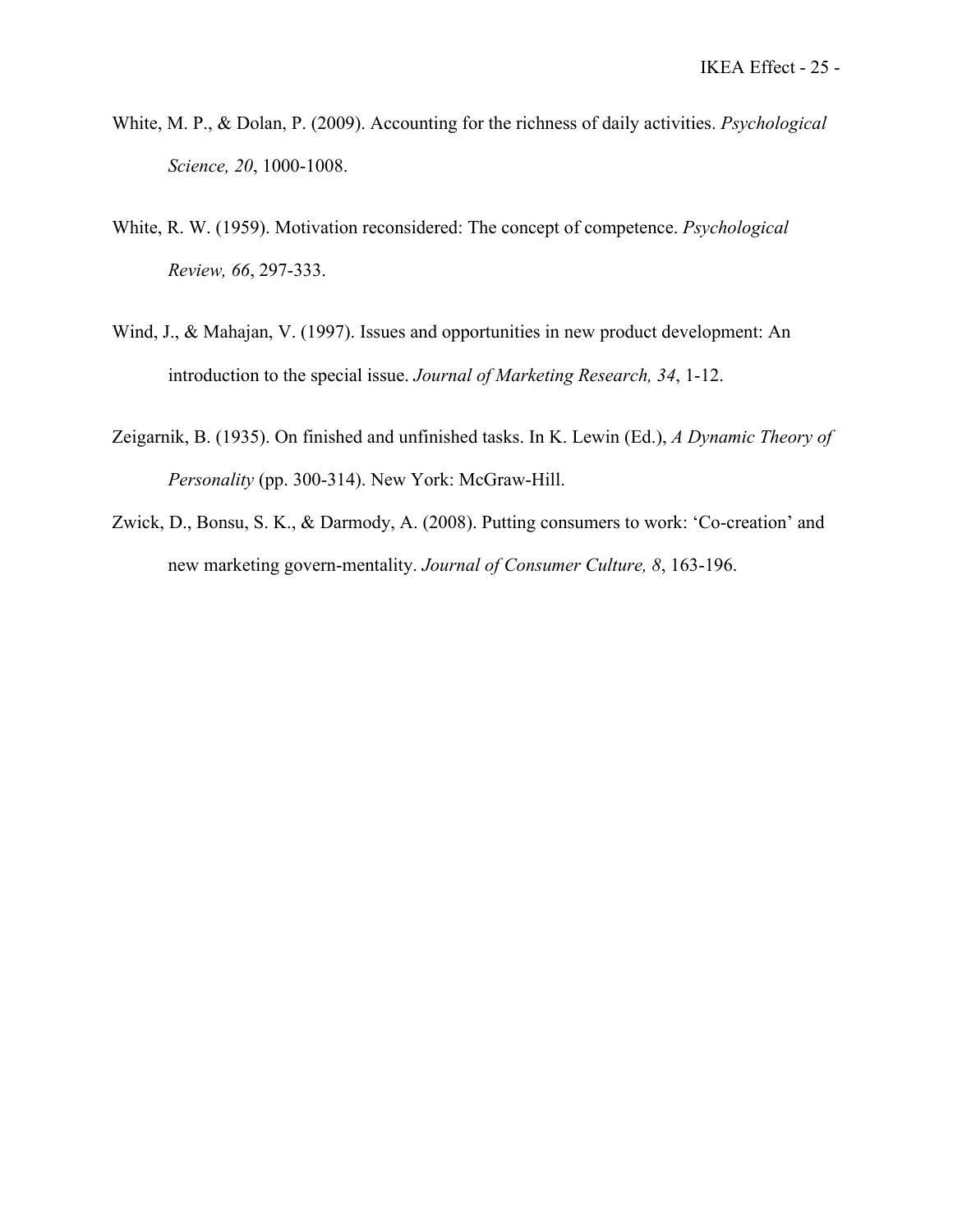

# **Figure 1. Instructions for Experiment 1B**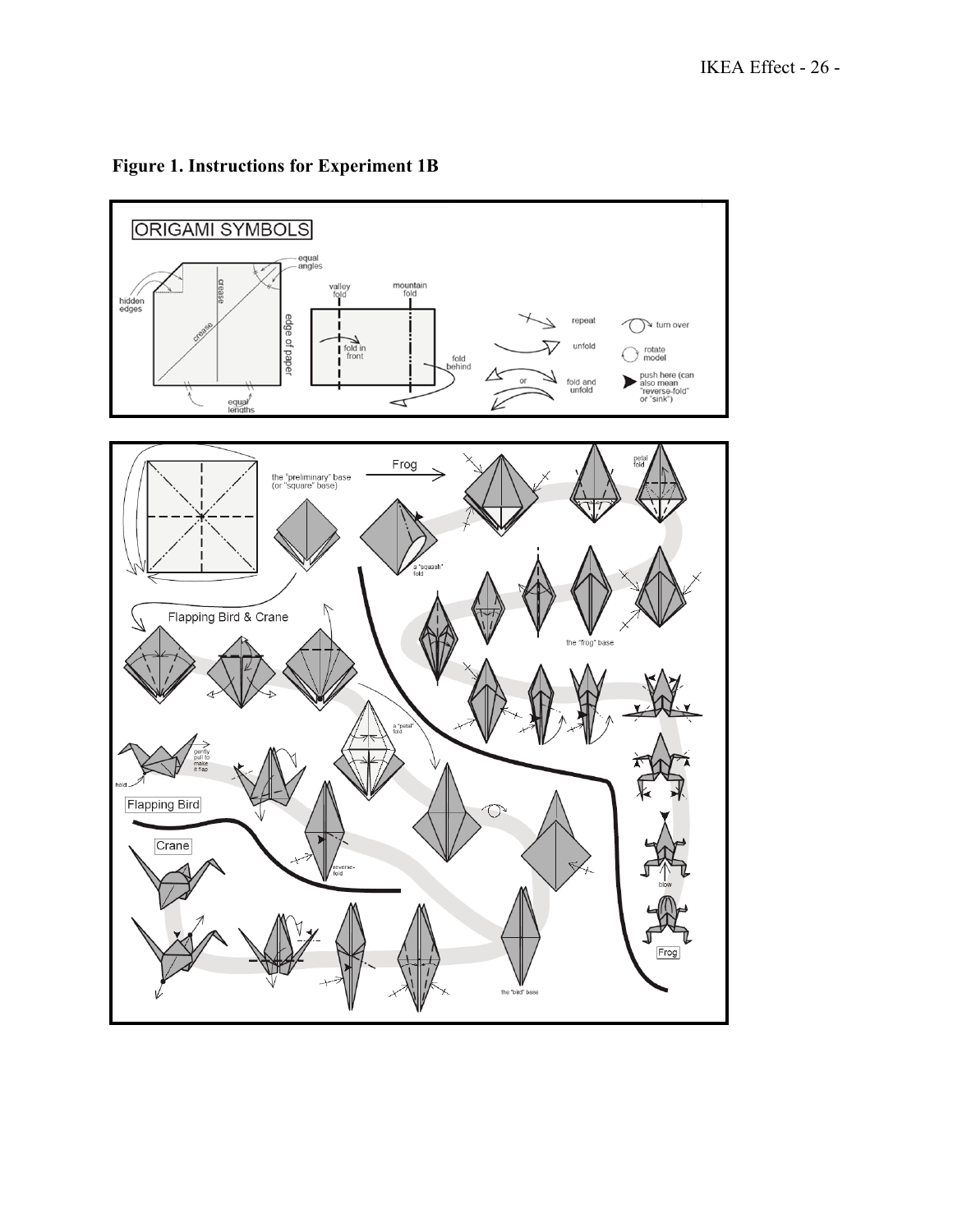### **Figure 2. Mean WTP from Experiment 1B**

Builders bid more for their creations than did non-builders asked to bid on those creations, valuing them nearly as much as the market valued the creations of origami experts.

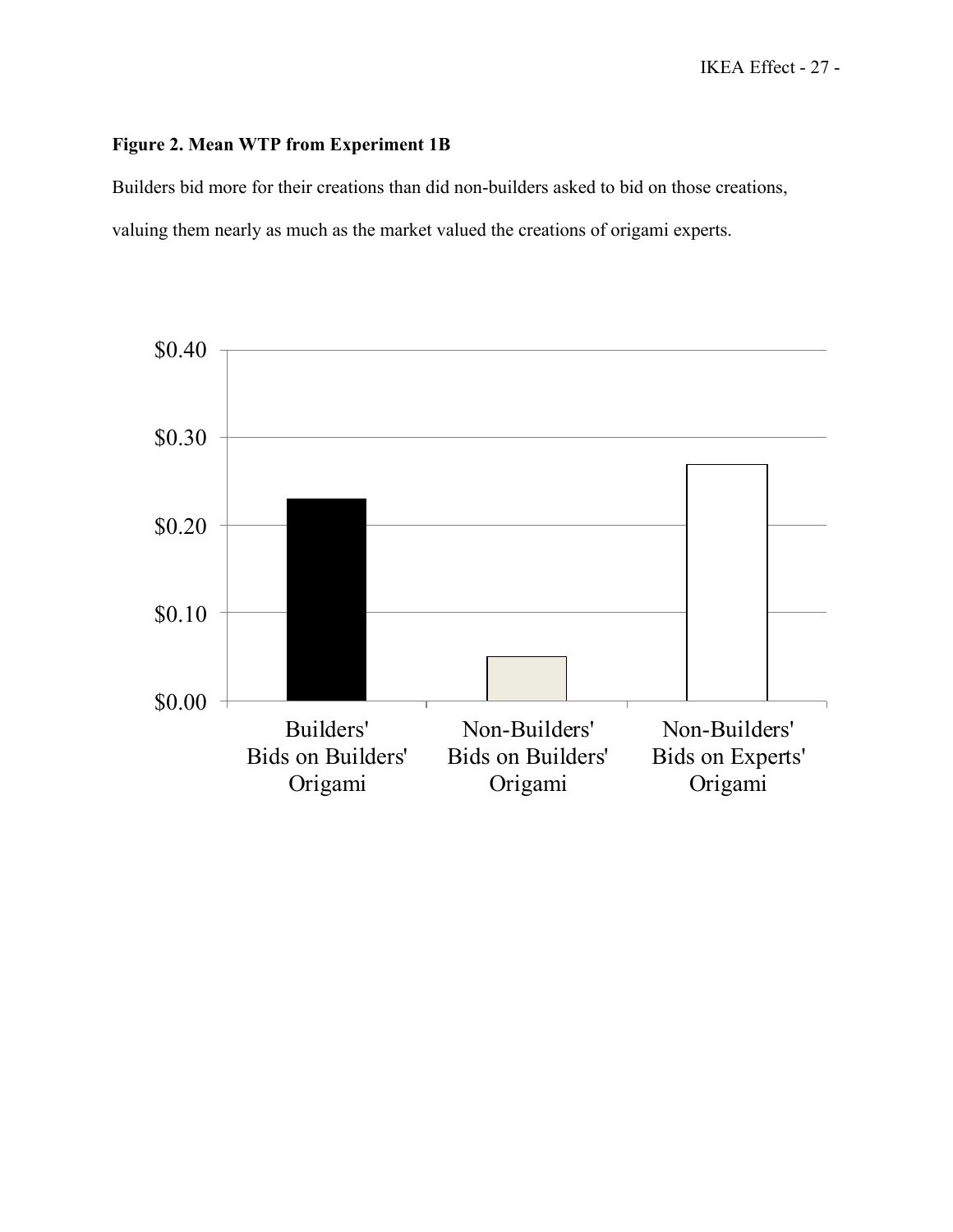## **Figure 3. Mean WTP from Experiment 3**

Builders bid more for their creations than did incomplete-builders. People who rated themselves as high DIY (one standard deviation above the mean) bid more than those who rated themselves as low DIY (one standard deviation below the mean). There was no interaction between these two factors.